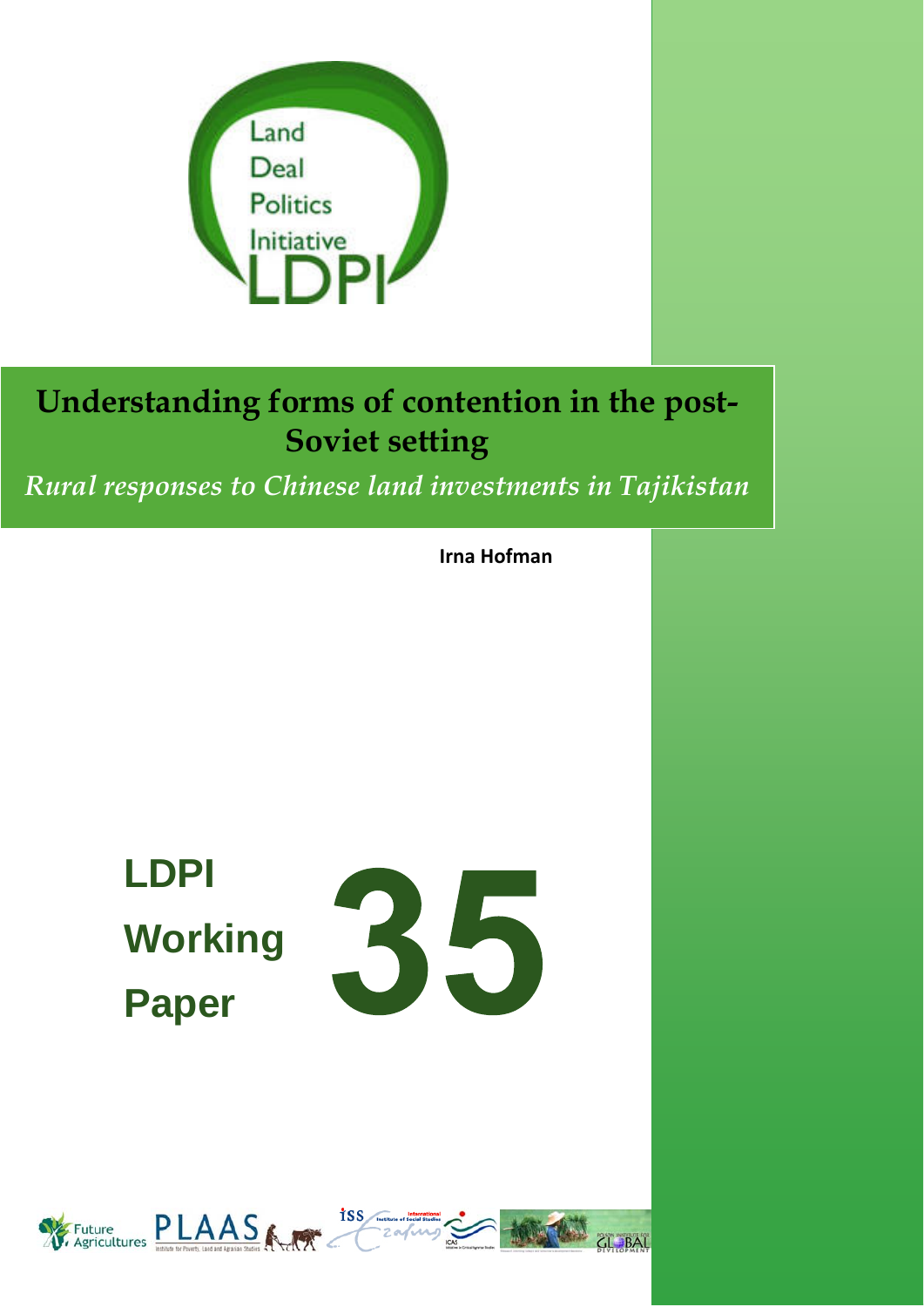### **Understanding forms of contention in the post-Soviet setting: rural responses to Chinese land investments in Tajikistan**

*By* **Irna Hofman**

| Published by:                                  |                                                                   |                                                                                               |                        |
|------------------------------------------------|-------------------------------------------------------------------|-----------------------------------------------------------------------------------------------|------------------------|
| The Land Deal Politics Initiative              |                                                                   |                                                                                               |                        |
| www.iss.nl/ldpi                                |                                                                   |                                                                                               |                        |
| landpolitics@gmail.com                         |                                                                   |                                                                                               |                        |
|                                                |                                                                   |                                                                                               |                        |
| in collaboration with:                         |                                                                   |                                                                                               |                        |
| <b>Institute for Development Studies (IDS)</b> |                                                                   |                                                                                               |                        |
| University of Sussex                           |                                                                   |                                                                                               |                        |
| Library Road                                   |                                                                   |                                                                                               |                        |
| Brighton, BN1 9RE                              |                                                                   |                                                                                               |                        |
| United Kingdom                                 |                                                                   |                                                                                               |                        |
|                                                | Tel: +44 1273 606261 Fax: +44 1273 621202 E-mail: ids@ids.ac.uk   |                                                                                               | Website: www.ids.ac.uk |
|                                                | <b>Initiatives in Critical Agrarian Studies (ICAS)</b>            |                                                                                               |                        |
|                                                | <b>International Institute of Social Studies (ISS)</b>            |                                                                                               |                        |
| P.O. Box 29776                                 |                                                                   |                                                                                               |                        |
| 2502 LT The Hague                              |                                                                   |                                                                                               |                        |
| The Netherlands                                |                                                                   |                                                                                               |                        |
|                                                |                                                                   | Tel: +31 70 426 0664 Fax: +31 70 426 0799 E-mail: iss.icas@qmail.com Website: www.iss.nl/icas |                        |
|                                                | The Institute for Poverty, Land and Agrarian Studies (PLAAS)      |                                                                                               |                        |
|                                                | School of Government, Faculty of Economic and Management Sciences |                                                                                               |                        |
|                                                | University of the Western Cape, Private Bag X17                   |                                                                                               |                        |
| Bellville 7535, Cape Town                      |                                                                   |                                                                                               |                        |
| South Africa                                   |                                                                   |                                                                                               |                        |
|                                                | Tel: +27 21 959 3733 Fax: +27 21 959 3732                         |                                                                                               |                        |
|                                                |                                                                   |                                                                                               |                        |
|                                                | The Polson Institute for Global Development                       |                                                                                               |                        |
| Department of Development Sociology            |                                                                   |                                                                                               |                        |
| <b>Cornell University</b>                      |                                                                   |                                                                                               |                        |
| 133 Warren Hall                                |                                                                   |                                                                                               |                        |
| Ithaca NY 14853                                |                                                                   |                                                                                               |                        |
| <b>United States of America</b>                |                                                                   |                                                                                               |                        |
| Tel: +1 607 255-3163                           | Fax: +1 607 254-2896                                              |                                                                                               |                        |

© May 2013 *All rights reserved. No part of this publication may be reproduced or transmitted in any form or by any means without prior permission from the publisher and the author.*

*Published with support from the UK Department for International Development (DfID), Atlantic Philanthropies, Inter-Church Organization for Development Cooperation (ICCO), Ford Foundation and Miserior.*

> *Land Deal Politics Initiative*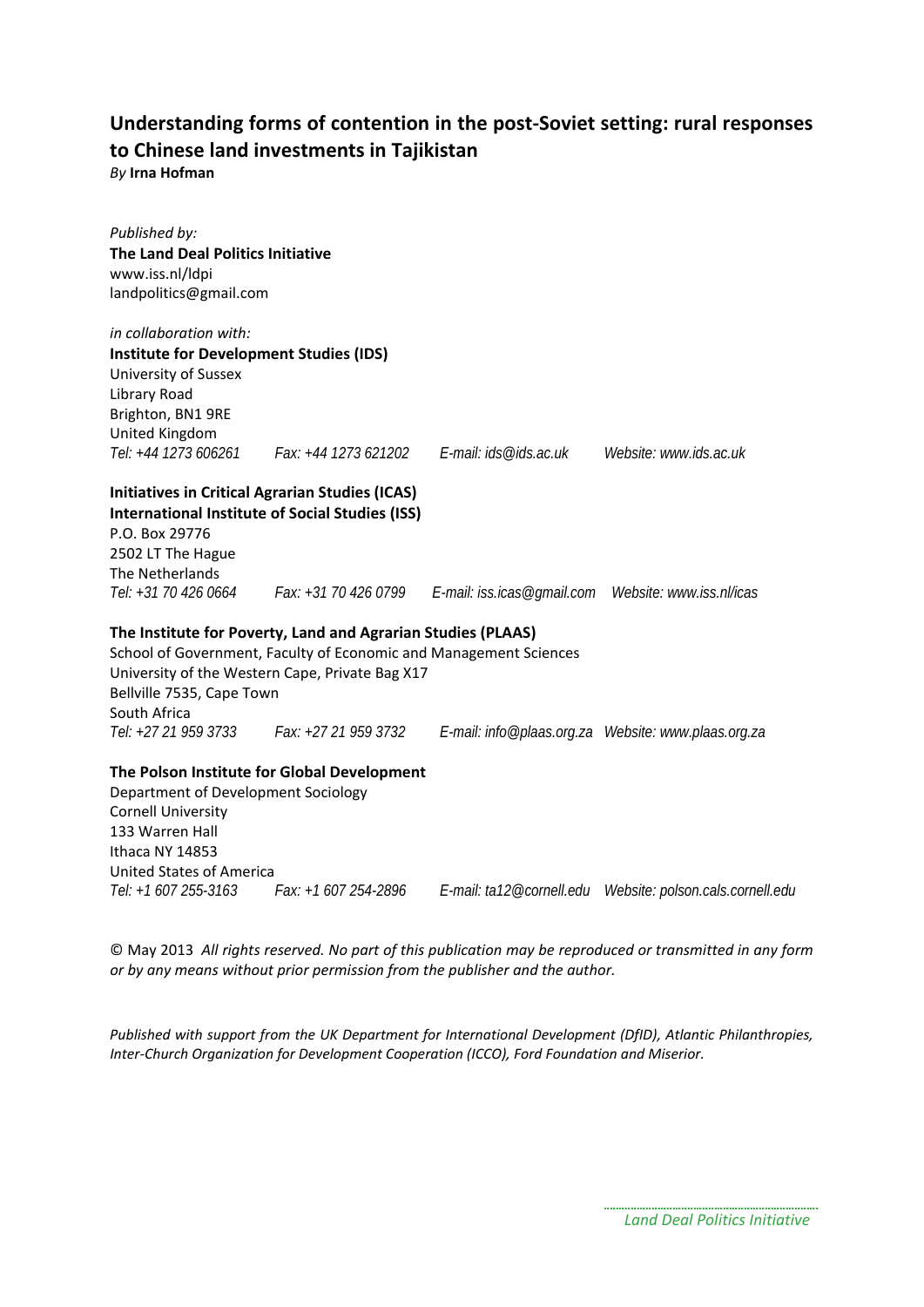#### Abstract

The overwhelming attention to global 'land grabbing' has paid no heed to recent agricultural land investments in post-Soviet Central Asia. This paper contributes to fill the void and focuses on the rural politics in the context of China's rising presence in Tajikistan's agriculture. I take an actororiented inductive perspective to understand the politics of encounter in the context of Chinese agricultural land investments in rural Tajikistan. Global land investments take on different forms in different places, resulting from different investment motivations, local ecological conditions, but moreover from particular encounters on the ground. In this paper, I highlight the frictions that resulted from the dialogue and interaction between Tajik villagers and Chinese investors, which interestingly reveal first of all the relation of rural dwellers to the state. The struggle over land control in Tajikistan hitherto took place in an arena of domestic actors, but in the last years Chinese and Iranian land investors have entered the rural area. However, while grievances over the Chinese presence are observed, they are part of a broader struggle of current land reforms, and there is more fundamental discontent with the current socio-economic environment and land accumulation at large.

#### About the Author

**Irna Hofman** is a Ph.D. researcher and research assistant at the Modern East Asia Research Centre (MEARC) at Leiden University Institute for Area Studies. She holds a Master of Science degree in Environmental Sciences from Wageningen University and is rural sociologist by training. Her work and interests are focused on agrarian and social change, rural sociology and transition economies, and her past research activities focused on agrarian reform in Uzbekistan. Her research in Tajikistan focuses on the politics of China's agricultural land investments with particular regard to the dynamics at the local level.

#### Acknowledgement

The author is grateful for the financial support of the Catharine van Tussenbroekfonds and the Land Deal Politics Initiative that enabled the fieldwork in Tajikistan. I am moreover grateful for the logistical support provided by organisations based in Tajikistan, which names I decidedly would not like to disclose. I would like to express my gratitude to my supervisor Dr. Oane Visser for his valuable inputs for this paper. I would also like to thank all other colleagues who have provided comments and feedback on earlier versions.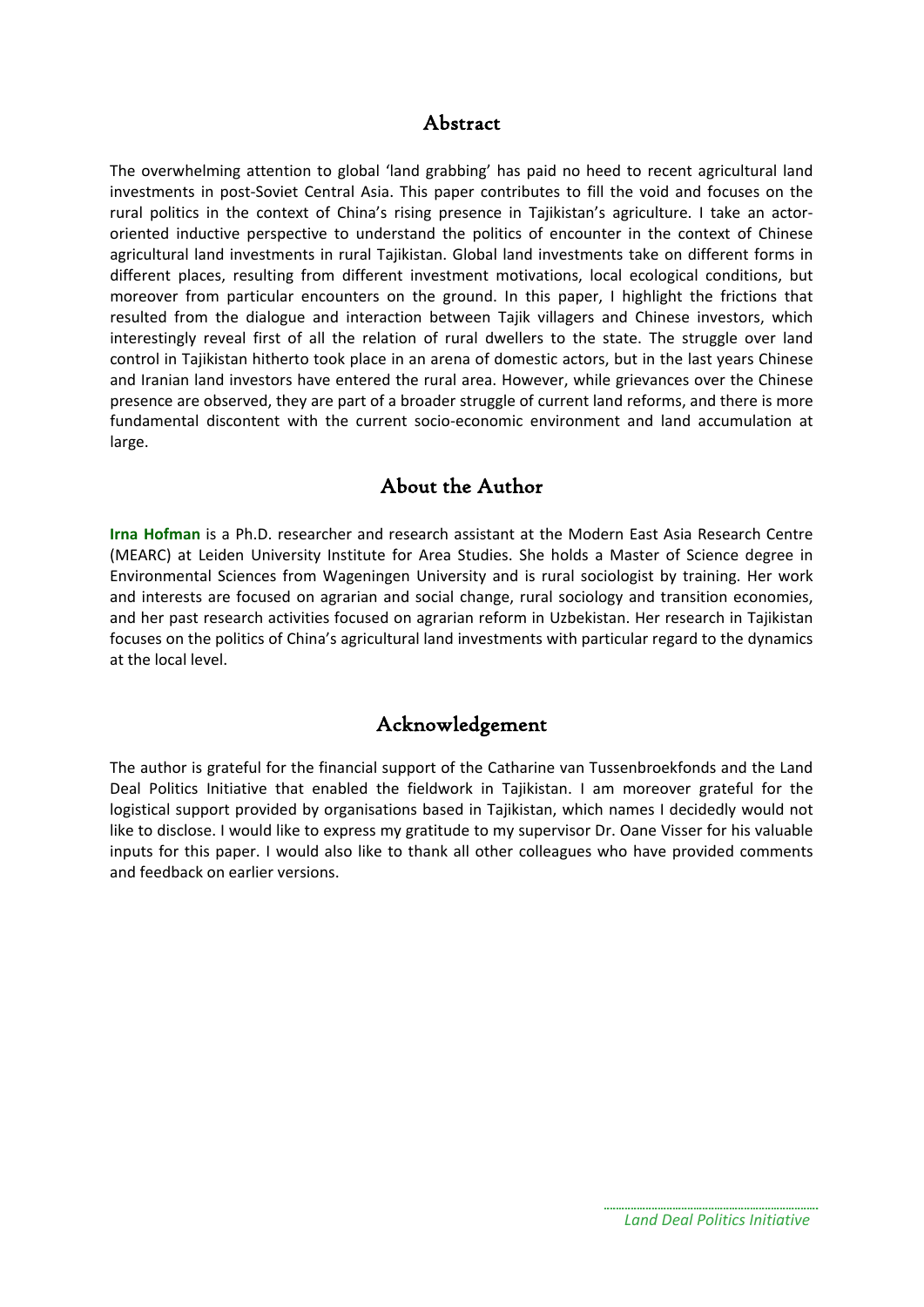### Table of Contents

| 2.3 Late 1990s and early 2000s: economic recovery and further steps towards individual farming |
|------------------------------------------------------------------------------------------------|
|                                                                                                |
|                                                                                                |
| 2.5 Key features in regulation that influence patterns of farm ownership and production at     |
|                                                                                                |
|                                                                                                |
|                                                                                                |
| 4 Everyday encounters in the realm of Chinese agricultural land investments  11                |
|                                                                                                |
|                                                                                                |
|                                                                                                |
|                                                                                                |
|                                                                                                |
|                                                                                                |
| 4.7 Direct local interactions between the Chinese people and Tajik villagers  18               |
|                                                                                                |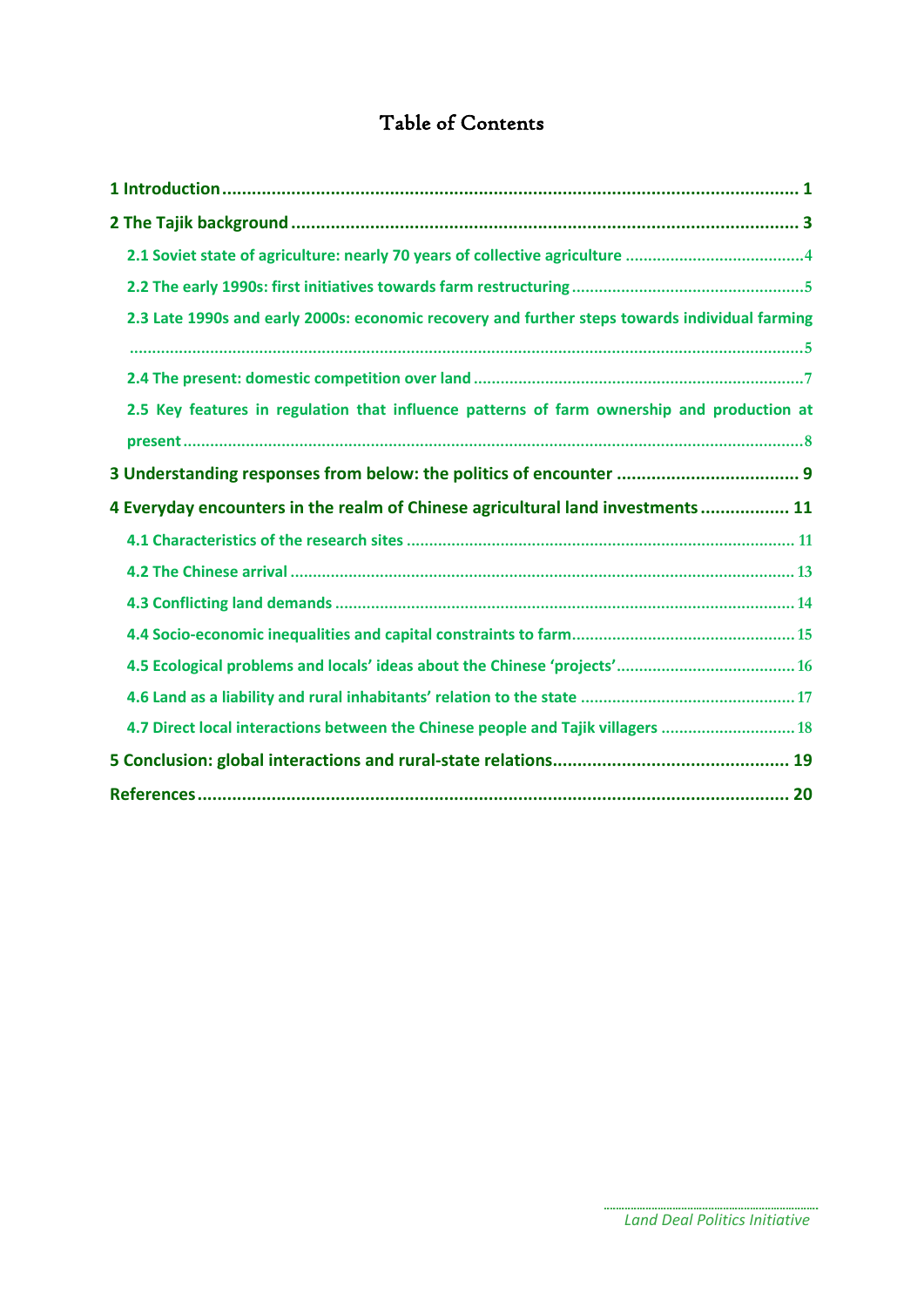#### <span id="page-4-1"></span><span id="page-4-0"></span>**1 Introduction**

 $\overline{a}$ 

The 'global land grab' that attracted worldwide media and academic attention has resulted in numerous research initiatives and publications (see for instance Cotula *et al*. 2009, Borras *et al.* 2011, White *et al.* 2012, Wolford *et al.* 2013, Borras and Franco 2012). In the early publications following the widely quoted *Seized* by the NGO, Grain (2008), China was assumed to be among the most prominent 'grabbers', with increasing land investments all over the globe (Hofman and Ho 2012). The phrase 'the Chinese are coming' espoused fear in different contexts at different times.

In the last three years however, the role of nation states in 'global land grabbing', such as China and the states of the Persian Gulf, are thought to have been overstated; the major drivers behind land deals now seem to be corporate players, whilst also domestic and interregional actors are investing in land (Wolford *et al*. 2013, Borras *et al*. 2012, Cotula 2012).

Nonetheless, Chinese land investments do take place all over the globe, driven by various motivations and pursued by different actors; Chinese state organs, as well as Chinese companies pursue agricultural activities abroad (Hofman and Ho 2012). Some are purely profit-oriented, others are driven by domestic food insecurity, and a third is driven by geopolitical imperatives (ibid.).

The unfolding of land investments – not only those land deals pursued by Chinese investors – differs worldwide, shaped by and leading to particular encounters on the ground. Whereas large-scale investments regularly result in significant land use changes, other smaller scale projects have less physical impact, yet might impact labour relations in not less radical ways. The subsequent responses from below might be ambiguous, multi-layered and highly complex (see for instance Buckley 2013, Petrick *et al.* 2013, Mamonova 2012, Burnod *et al.* 2013).

Hitherto research on land investments has foremost focused on the 'global South', with little attention for recent developments in the Central Asian region (exceptions are Petrick *et al.* 2013, Visser and Spoor 2011). In 2012, Chinese agricultural land investments have been implemented in China's neighbouring Central Asian republic Tajikistan. These investments are remarkable in light of the scarcity of arable land and high population density in Tajikistan.<sup>[1](#page-4-1)</sup> A point in fact is that the Chinese government is increasingly active to foster trade and bilateral relationships with the Central Asian states. Moreover, China's increasing presence in its vicinity is also driven by the importance to develop the bordering Xinjiang Uygur Autonomous Region. The region is an important bridge between Tajikistan and China, and social stability in the region is of utmost importance for the Chinese government.

This paper aims to contribute to fill the void in the scant research on land investments in Central Asia, and focuses on the politics of encounter in the context of Chinese land deals in Tajikistan. In so doing, this paper has the aim to add insight into the nature of 'land grabbing' as occurring in this region, but moreover to provide an understanding of the different ways in which land investments might unfold worldwide. As Tsing (2000, 347) states: 'understanding the institutional proliferation of particular globalization projects requires a sense of their cultural specificities as well as the travels and interactions through which these projects are reproduced and taken on in new places.'

 $<sup>1</sup>$  It goes beyond the scope of this paper to discuss at large the actual motives behind the Chinese land</sup> investments. Officially the Chinese investments are brought to better agricultural production and cushion rural unemployment. Whether the investments are related to a territorial dispute between Tajikistan and China (the border has been shifted in 2011) is unclear. Rumours are ongoing that the Chinese government will reclaim more land, given the fact that Tajikistan has to pay off debts to China (Asia Plus 2013).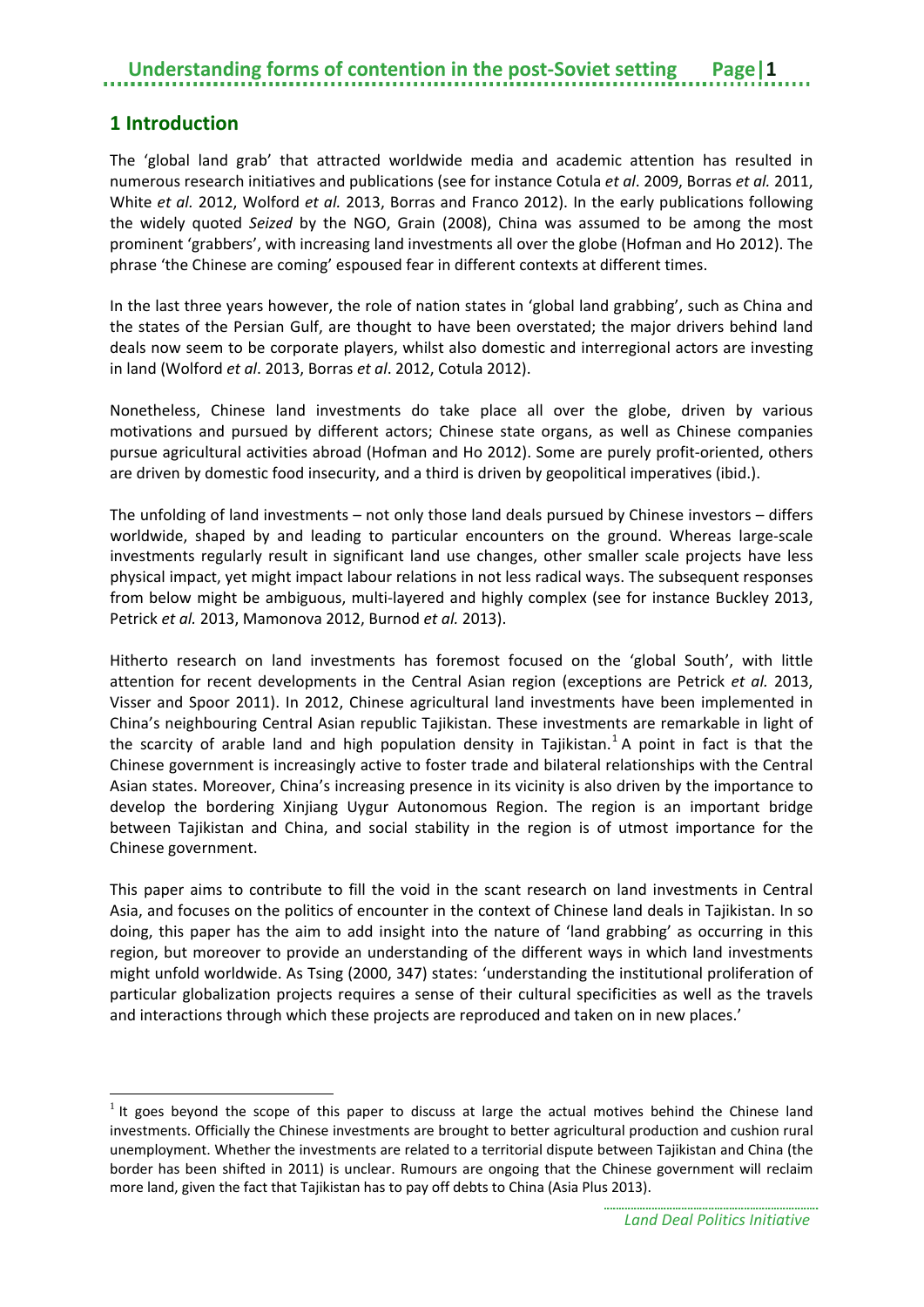<span id="page-5-0"></span>

I argue that the frictions that occurred in rural Tajikistan can best be understood in light of the current socio-political and socio-economic environment in the country. The encounters that take place concur with and relate to larger struggles over access to land. Moreover, the particular nature of frictions expressed by rural inhabitants revealed their relationship with the state, and their problems in the current socio-political and economic contexts.

I have taken an inductive approach, to enter the setting with an open perspective to analyse rural politics and power dynamics at the local level, and addressed the following questions: how are the Chinese land investments perceived by rural inhabitants, which particular factors trigger responses, and what forms do responses take? Simultaneously, Bernstein's (2010) agrarian political economy questions guided this research, which allowed me to study the stratification born by agrarian change,<sup>[2](#page-5-0)</sup> in order to have an understanding of how agrarian reform has shaped and reshaped social relationships.

The paper is based on fieldwork conducted between March and August 2012 in the Southwestern part of Tajikistan (see Figures 1 and 2 below). The two research sites are located in the region Khatlon, where at least six Chinese land investments have been implemented in 2012, ranging in size from 50 to 400 hectares<sup>[3](#page-5-1)</sup>.

The high regional and intraregional diversity in terms of land availability, the scale of farm restructuring, ethnicity, the conditions of the fields and differences in role and power of local and district authorities made it crucial to design the research as a comparative case study. Principal research methods consisted of participant observation and semi-structured and informal interviews with individual farmers, rural households<sup>[4](#page-5-2)</sup> and local and district state officials, with the aim to understand local perceptions, responses and conflicts over access to land.

Doing ethnographic research in a country as Tajikistan entails numerous challenges and barriers, among which navigating ways through the repressive regime and tight controls, which subsequently affect the way in which villagers feel free to voice their opinions. It requires long-term rapport building to get better insight into the local context. And, as I briefly describe later on, local powerful people pursue several means to ensure conflicts remain secret to the outside world, which makes people cautious to speak out (see also Boboyorov 2011).

 $\overline{a}$ 

 $2$  The class dynamics of agrarian change have been largely left unexplored in Tajikistan. Exceptions are Herbers 2006, Rowe 2010/2009, Robinson et al. 2008. Most academic research in Tajikistan was conducted by political scientists (see for example Tunçer-Kilavuz 2009, Ilkhamov 2007, Heathershaw 2012), or was more of economic character. There are however various NGO and policy reports which provide insight into (regional) agricultural characteristics (see for example Porteous 2003, Lerman and Sedik 2008, Lerman and Wolfgramm 2011, van Atta 2009/2008, Chemonics International Inc. 2008).

<span id="page-5-1"></span> $3$  Before I selected the cases, I have consulted organizations working in other regions (primarily in the north, Sughd) whether they knew of Chinese agricultural activities in their locality. They did not know about Chinese land investments in their region, and therefore I decided to select two cases in Khatlon region. In 2013 however, a fellow researcher informed me that Chinese investors had been active in the Sughd region; but due to water shortages they had left (informal communication, 24-5-13).

<span id="page-5-2"></span><sup>&</sup>lt;sup>4</sup> All interview data has been coded. 40 farmers or members of farm households were interviewed in and around the village in Yavan (meeting them often multiple times), and when including landless households I conducted around 55 informal and semi-structured interviews. In the second research site, Jaloliddini Rumi, 55 rural households were interviewed. In both research areas I had numerous informal daily encounters with villagers.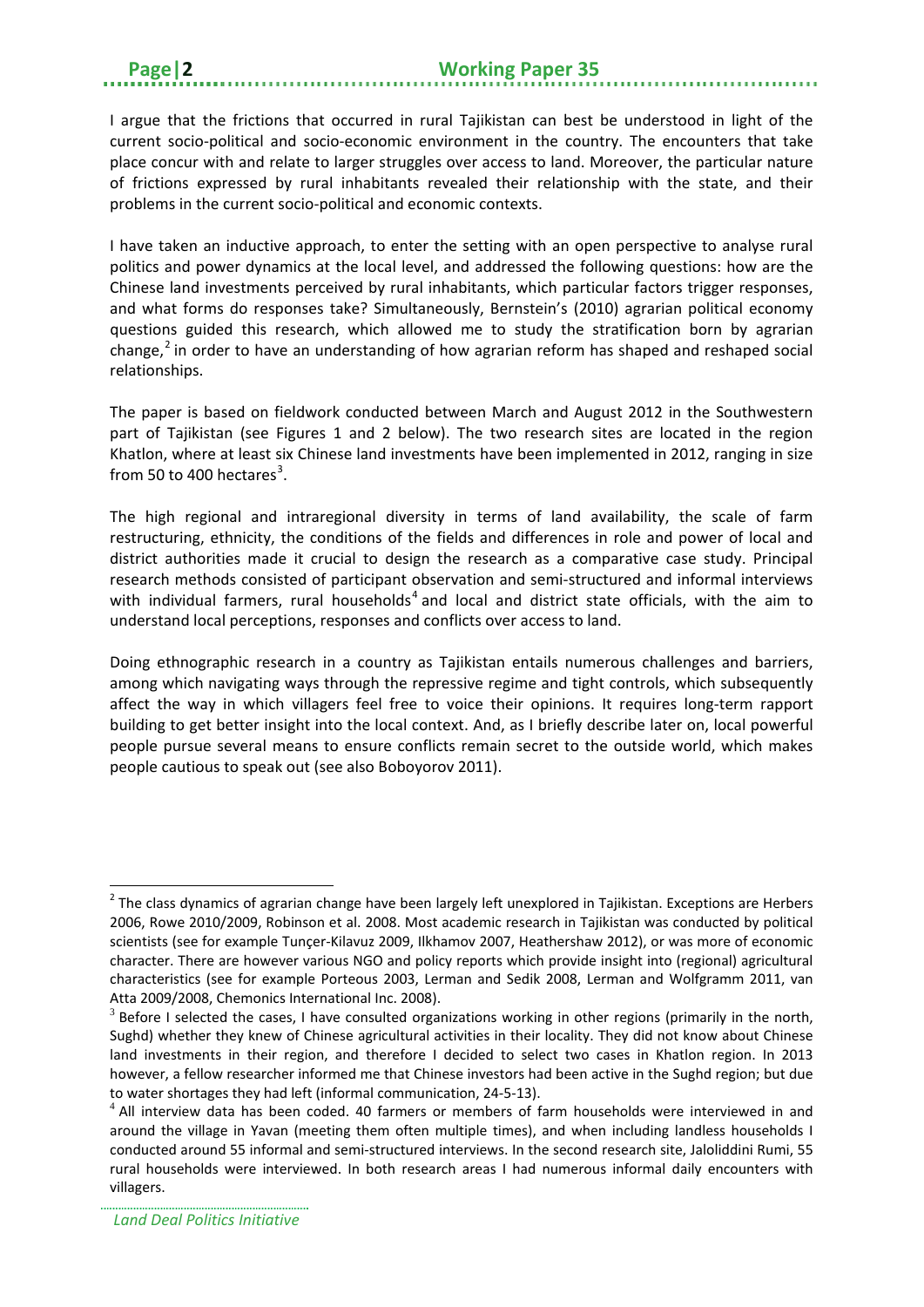

#### **Figure 1. Map of Tajikistan with indicated field locations: Yavan and Jaloliddini Rumi. Source**: United Nations 2009 (Map No. 3765 Rev. 11 October 2009) Retrieved from [http://www.un.org/Depts/Cartographic/map/profile/tajikist.pdf.](http://www.un.org/Depts/Cartographic/map/profile/tajikist.pdf) on 10 September 2012.

#### **Figure 2. This map of the primary region Khatlon placed in the larger map indicates the research sites Yavan district and Jaloliddini Rumi district (here under the former name 'Kolkhozobod'). Source**: Government of Tajikistan 2007, 22, Figure 4.5.

I start off with a description and chronology of agrarian reform in Tajikistan. The objective is not to provide a clear-cut picture of an accomplished process, rather to describe the chronological development of farm restructuring, and to characterise the factors that have been shaping this process. It is crucial to illuminate the entire setting in which agriculture takes place; articulations of protest, discontent or yet acceptance cannot be isolated from the setting out of which they emerge. Even more, agrarian change is indispensably related to broader social, economic and political developments. In the third section I outline the underlying theoretical framework, drawing on theories of the politics of encounter and global interactions, which formed the analytical base of this paper. The fourth section focuses on the Chinese arrival in the Tajik countryside, to shed light on the social interactions and local responses in the context of the Chinese investments. I end the paper with a final conclusion in which I intertwine the theoretical concepts with my empirical findings.

#### <span id="page-6-0"></span>**2 The Tajik background**

In order to understand the context in which Chinese investments take place, this section outlines the developments and transformations that have been taking place in the rural area, divided into the Soviet era, the early 1990s, the late 1990s and the developments within agriculture that have been taken place since the last few years, which gives insight into the current socio-political and economic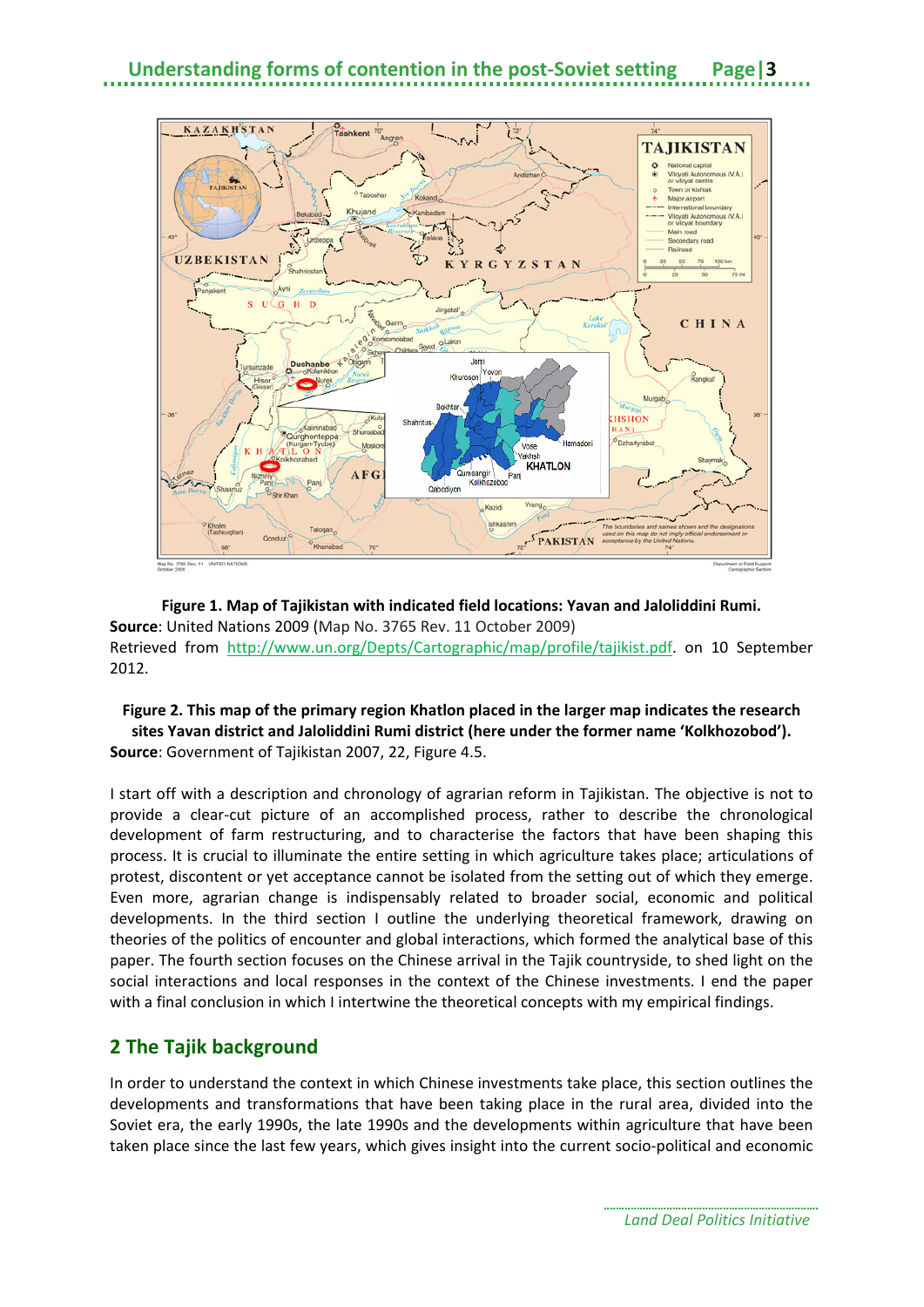contexts of rural Tajikistan. Where relevant I have made reference to the situation in the research sites Jaloliddini Rumi district and Yavan district (indicated on Figures 1 and 2).

Similar to the neighbouring post-Soviet states Uzbekistan and Turkmenistan, Tajikistan can be characterised as a slow mover in reforming agriculture in a tokenistic approach (Trevisani 2008, Spoor 2012, Spoor 2004, Lerman *et al.* 2004, Spoor and Visser 2001). Following the 'Washington Consensus', capitalist modes of farming were propagated by capitalist powers and international financial institutions as being the panacea of the deteriorated agricultural sector in most of the former Union. Nonetheless, eventually individualization of farming in many of the former republics had inconclusive outcomes and appeared less successful than argued for by its advocates; agricultural production plummeted and collective structures continued to exist.

In the Tajik countryside, one still finds significant remnants of the Soviet regime and its property rights structure, which was super-imposed on historical land use rights (Herbers 2006, Robinson *et al.* 2008, Rowe 2010, Sehring 2006). Yet, although the state still holds strong control over the speed and scale of reforms, equally important are identity,<sup>[5](#page-7-1)</sup> patronage networks, status and personal relationships to attain surplus and higher quality land and to 'facilitate manoeuvring within the state system' (Small 2007, 38; Roy 2000, Rowe 2010, Rowe 2009, Herbers 2006, Boboyorov 2012, Mandler 2013). Individualisation of farming has evolved all but uniform and is marked by a clear continuation of state presence in the more resource-rich regions (Rowe 2010, Rowe 2009, Robinson *et al.* 2008, van Atta 2009).

#### <span id="page-7-0"></span>2.1 Soviet state of agriculture: nearly 70 years of collective agriculture

Before the Soviets started with union-wide installation of large-scale farming in the 1930s, the valleys in Tajikistan were mainly inhabited by Turkic semi-nomads that grouped together in separate valleys<sup>[6](#page-7-2)</sup> (Roy 2000, Conolly 1967, Herbers 2006, Kassymbekova 2011). The Soviet attempt to increase agricultural produce was based on high-modernist ideology (Scott 1998), and the Soviet regime started to construct large irrigation works throughout the region that should allow for large-scale production of cotton. Land reclamation took place on a large scale, as areas were brought under cultivation that had not been used for intensive agriculture before. This contrasts with the situation in many of the other Soviet republics where collectivisation meant the usurpation of small peasant farms for the benefit of the collective (Verdery 2003, Lerman *et al*. 2004, Spoor 2012, Swinnen and Rozelle 2006).

The establishment of *kolkhozes* and *sovkhozes*[7](#page-7-3) necessitated substantial resettlement of people from different regions (Conolly 1967, Roy 2000, Kassymbekova 2011) and this process of forced collectivisation lasted until the 1970s (see also Boboyorov 2012).

<span id="page-7-1"></span> $5$  Ethnic and regional identity might overlap or differ, and as Roy (2000) states 'an individual will often give multiple identity references' (Roy 2000, 18). **.** 

<span id="page-7-2"></span><sup>6</sup> These were mainly Uzbek/Turkic-speaking Lakay and Karluk semi-nomads (Roy 2000, Conolly 1967, Herbers 2006, Giese 1970). The Soviet regime in Tajikistan perceived Karluk and Lakay as backward people which had to be conquered by Tajiks (Kassymbekova 2011). Under Tajik people, Karluk and Lakay are regularly portrayed in a negative way.

<span id="page-7-3"></span> $<sup>7</sup>$  The difference between the two types of Soviet farms concerns mainly characteristics in management</sup> structure and ownership of the farm. Kolkhozes were collectives, with an elected leader and villagers were members of the farm, who held shares and participated in decision-making. Sovkhozes instead were owned and controlled by the state, in which workers were employed by the state. According to Herbers (2006) and Sehring (2006) the difference between the two types of Soviet farms was negligible in Tajikistan. Both types of farmers were subject to quotas for the most important crops.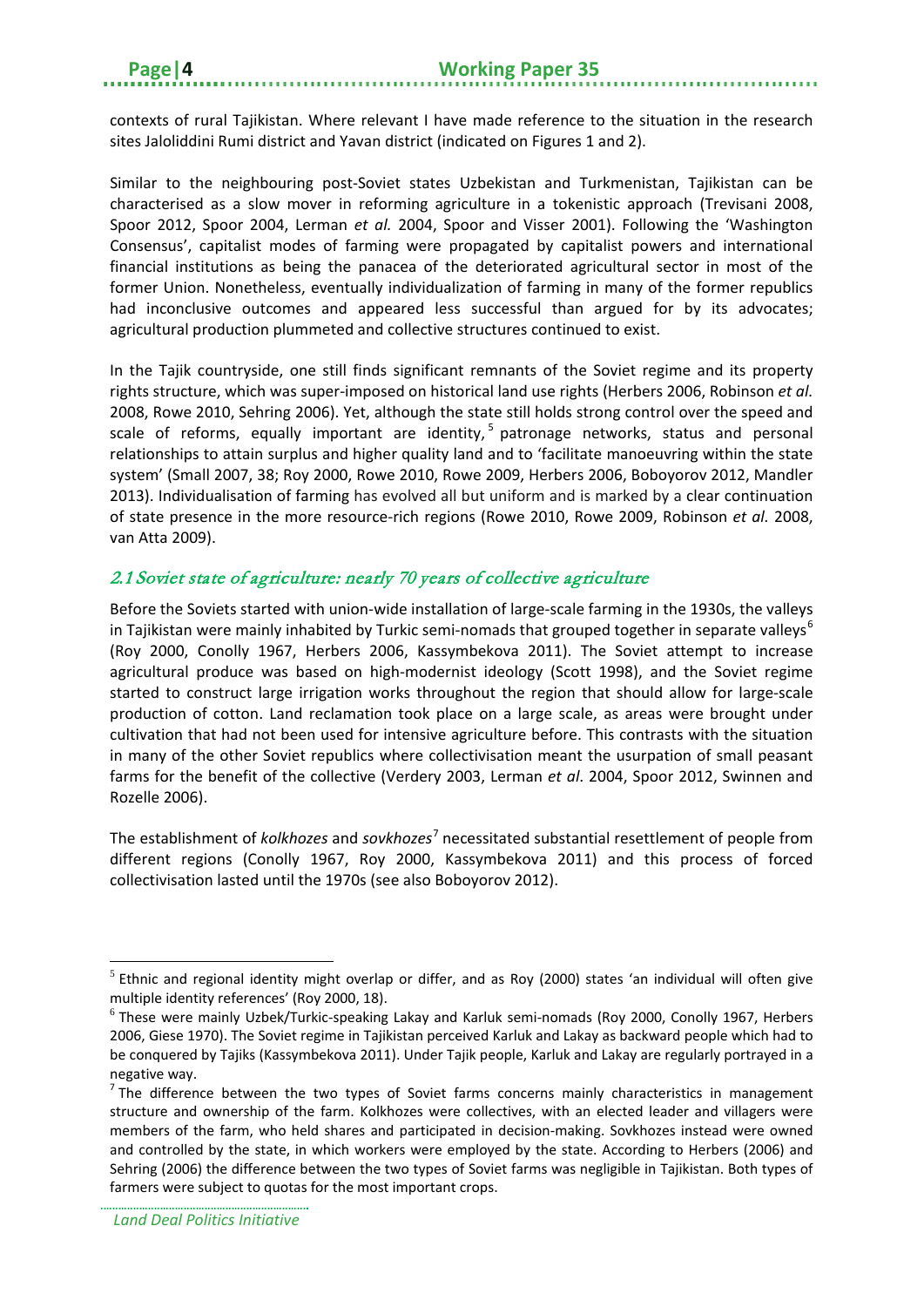Agricultural occupations and relations came to stratify rural society and farm practices were performed in firmly divided tasks. Individual households' access to land was restricted to the small household plots and appeared of great significance for with extra supplies of resources (see for instance Giese 1970, Visser 2010, Visser 2009, Rowe 2009). Cultivation of the small plots was enabled by the symbiotic relationship between households' production and cultivation of the larger kolkhoz and sovkhoz fields (Giese 1970, Visser 2010, Visser 2009, Rowe 2009).

#### <span id="page-8-0"></span>2.2 The early 1990s: first initiatives towards farm restructuring

With independence a process of land use rights distribution started, which introduced individual access to land. This implied that individuals, families and collectives were enabled to apply for farmland of former *kolkhozes* and *sovkhozes*. The first laws intended to pursue agrarian reform were implemented in 1992 with the Law on Dehqan $<sup>8</sup>$  $<sup>8</sup>$  $<sup>8</sup>$  Farms and the Law on Land Reform.</sup>

Yet the turmoil of five years of civil war (1992-1997) interrupted the process of farm restructuring. It deeply impacted on the social relationships and cohesion among people in the countryside. An upheaval of governmental officials from the top governmental to the lowest governmental levels created frictions that remain to the present day. The President's intimae gained authority in several districts, and also became prominent figures in agriculture. This still affects the relationship and trust between villagers and their local authorities.

In 1995 and 1997 the government responded to the fragile situation of food insecure households by granting them 'presidential land' (*Zamini Presidenti*) (Robinson *et al.* 2008, Herbers 2006). These plots were added to households' kitchen gardens (*agorod* or *tamorqa*) to provide villagers with a minimum safety net.

# <span id="page-8-1"></span>2.3 Late 1990s and early 2000s: economic recovery and further steps towards individual

#### farming

**.** 

New steps towards farm re-organisation were taken after the civil war. With the Land Code adopted in 1996 the number of *dehqan* farms increased substantially (Herbers 2006). The majority of the former Soviet collectives were initially transformed into smaller collective *dehqan* farms, without much change in management structure and labour relations. Restructured Soviet farm entities that continued after the civil war were heavily downgraded, since fields had been unused for a number of years (van Atta 2009). Yet since 1998 recovery of agricultural production was observed (Lerman and Sedik 2008, Lerman 2008, Spoor and Visser 2001).

The dismantling of collectives took place only gradually. There were a number of interrelated barriers towards further restructuring: first, the primacy of cotton production made authorities cautious to divide fields. Notably the state, and entangled *biznesmen*[9](#page-8-3) (lit. 'business men'), and a class of *kolhozi*

<span id="page-8-2"></span><sup>&</sup>lt;sup>8</sup>The term 'dehqan' denotes 'peasant' in Tajik. After decollectivisation all individualised farms became known as 'dehqan farms'. In subsequent years a distinction was made between collective dehqan farms, family dehqan farms, related to differences in ownership structure and decision-making procedures (I describe this later in the main text). As rightly pointed out by Robinson et al. (2008, 173), 'the term dekhan farm can in fact be more closely translated as private farm in English.' In this paper I use the term dehqan farm to denote the individualized farm with land use rights according to the Law on Dehqan Farms.

<span id="page-8-3"></span><sup>&</sup>lt;sup>9</sup>The term biznesmen is widely used in Central Asia to denote people who derive their income from commercial or industrial capital. They are former state officials, directors of privatized state companies; their businesses might have been established with the privatization of socialist property, which enabled them to capture and accumulate capital and former state assets. In other instances, capital has been accumulated more independently. In general, biznesmen hold strong ties with local and district officials, which is crucial to continue and expand their businesses.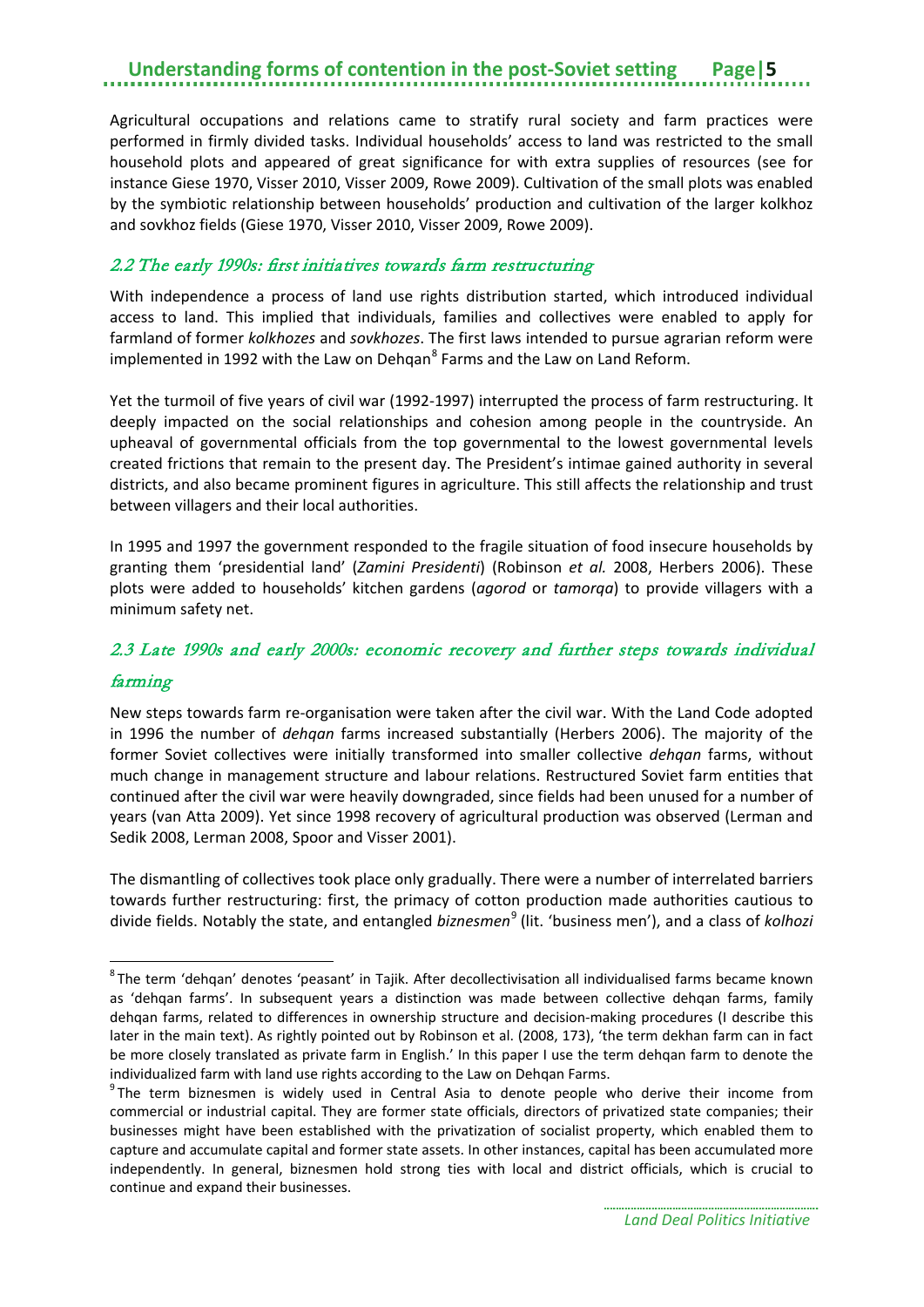elite continued, and still continue to control the cotton sector (van Atta 2009, van Atta 2008, Boboyorov 2012).

Upper classes' (former *kolkhoz* and *sovkhoz* leadership, hereafter *kolkhozi* elite) interest in agricultural production,<sup>[10](#page-9-0)</sup> particularly in the agriculturally well-endowed Khatlon region, meant that they had primary interest to retain control over crop production and sales (Herbers 2006, Porteous 2003, Robinson *et al.* 2008, Boboyorov 2011). Agricultural production was the 'milking cow for other sectors to develop' (Spoor 2013, 13). For these reasons, the dissolution of collectives has been a much longer burdensome process than reform of the state-owned farms. Sometimes reform merely took place in disguise, i.e. a change in name (see also Herbers 2006, Spoor and Visser 2001). Although the number of individual farms increased in the late 1990s, which might exemplify a wellprogressed process of decollectivisation, still over 60 per cent of agricultural land was not privatised by 2002 (Herbers 2006, 117). One should however bear in mind that both the political and economic climate of that time was not conducive for private farming to develop, as was the case in most of the former-Soviet Union in the first decade of independence (see also Wegren 2005).

In 2002 the Law on Dehqan Farms was revised to further stimulate rural dwellers to start an individual farm. In the revised law the distinction was made between *individual* and *family dehqan* farms, and *collective dehqan* farms<sup>[11](#page-9-1)</sup> (Robinson *et al.* 2008).

In the primarily cotton producing districts, the cotton debts incurred in earlier years<sup>[12](#page-9-2)</sup> remained significant barriers towards more meaningful reform. Owing to inadequate production of crops produced under contract, many of the large former-Soviet farms had been unable to meet the forward signed contracts (mainly with so-called futurists, cotton investment companies) for a consecutive numbers of years, which resulted in substantial accumulation of debts.

A President's Decree in 2003 determined that debts of restructured farm units were passed on to new farmers (van Atta 2009). The debts were calculated per hectare, and new individual farmers had no choice but to cultivate cotton to pay-off debts<sup>[13](#page-9-3)</sup> (ibid., Lerman and Sedik 2008, Lerman 2008). The Decree in 2003 proved insufficient, and in 2007 the government Decree 111 on cotton debt resolution was brought as the final means to solve the debts, which had increased to over 400 million US Dollars (van Atta 2009, Lerman 2008, see also Government of Tajikistan 2007). With the Decree the government would pay off all existing debt, and newly created farm entities would no longer be

 $\overline{a}$ 

<span id="page-9-0"></span> $10$  Allina-Pisano (2008) provides an additional factor that explains the slow pace in land reforms. In her research on agrarian change in the Russian-Ukrainian Black Earth region she describes the hidden insubordination of local officials against top down farm restructuring, first of all in order to secure their control, but as well in order to cushion the potentially drastic implications of decollectivisation on the rural population.

<span id="page-9-1"></span> $11$  In collective dehqan farms – similar to the former Soviet collectives – all members formally hold land shares and decision-making is in the hands of members the collective. In the case of family dehqan farms, shares and decisions are in hands of family members, as opposed to the individual dehqan farms where one person decides upon the entire production and labour process. In many instances however, the difference between the farm types is not noticeable since often one person (most often the male household head) holds the primary decision-making power over the farm (see also Robinson et al. 2008, Chemonics International Inc. 2008, Bakozoda et al. 2011, Lerman and Wolfgramm 2011).<br><sup>12</sup> It goes beyond the scope of this paper to provide a detailed account of the cotton sector and the

<span id="page-9-2"></span>development of the debts. Don van Atta (2009/2008) extensively described the problems of the cotton debts and the political economy of cotton (see also Boboyorov 2012, Asadov 2013).<br><sup>13</sup> Officially state quotas for cotton are abolished, however, they are still set in a more informal way, for which

<span id="page-9-3"></span>villagers are mobilised to work in order to fulfill the plans (Boboyorov 2012/2011). Farmers in my research responded differently to questions about farm quotas. Some were decided that quotas were things of the Soviet era, whilst others told that they had to cultivate 70 per cent of their land with cotton.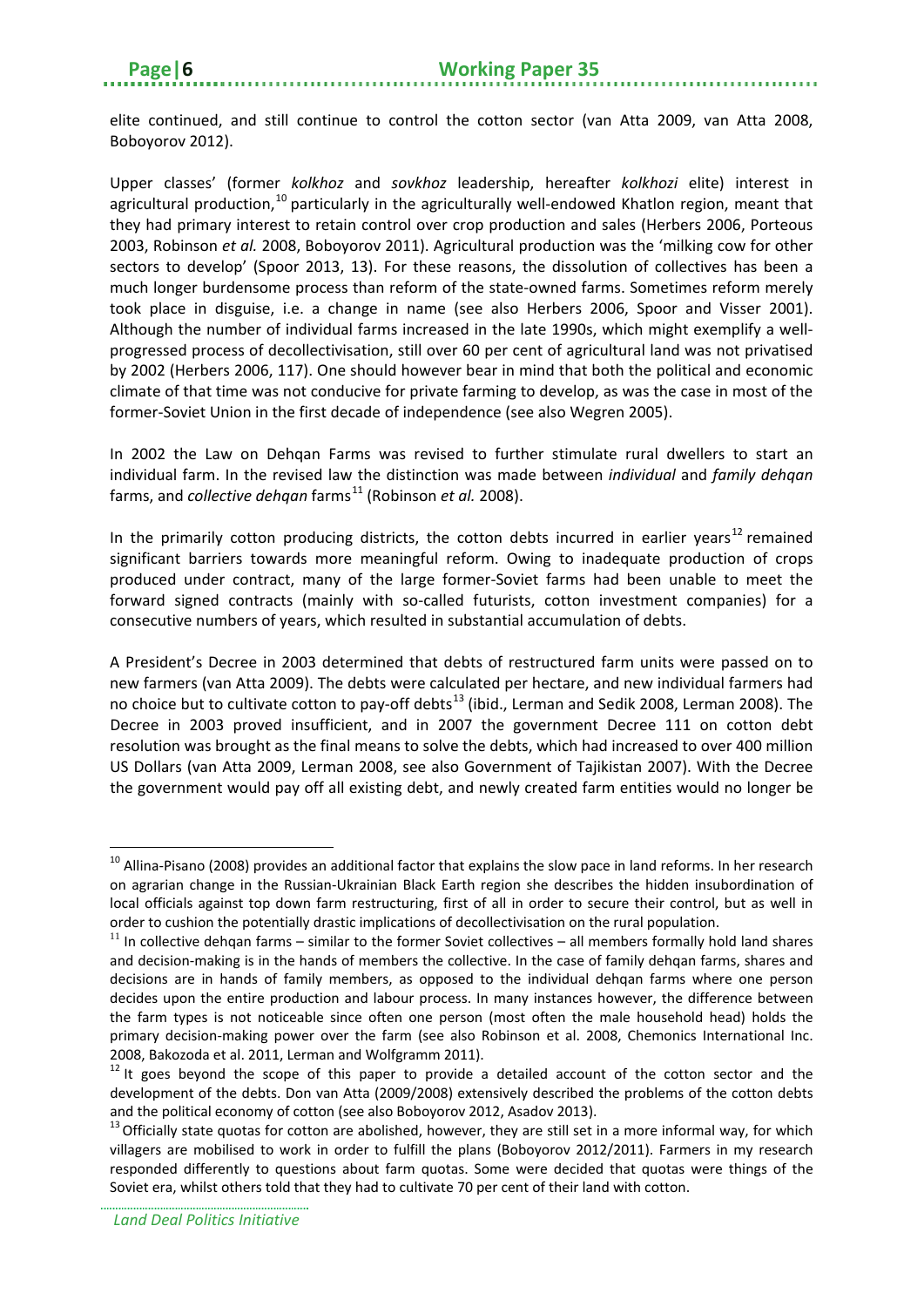forced to grow cotton. Starting a farm might include paying-off debt, sometimes up to 1,000 US Dollars. It tightens farmers on external production relations and restricts their freedom to farm.<sup>[14](#page-10-1)</sup>

A Government Resolution followed in 2009 to officially write off debts (Asadov 2013). Yet in several districts, such as in Jaloliddini Rumi, debts remained, and many farmers are puzzled how debts continued to exist, or had been created in the years after 2008.

#### <span id="page-10-0"></span>2.4 The present: domestic competition over land

 $\overline{a}$ 

Despite the constraints imposed by the debts, over the years the number of *dehqan* farms has increased substantially. Between 2005 and 2010, the number of *dehqan* farms more than doubled (here '*dehqan* farms' includes collective, family and individual ones), whereas the number of collective and state farms decreased by over 90 per cent (TajStat 2011, 98). By the year 2010, 62 per cent of the total agricultural production came from household plots, against 30 per cent by *dehqan* farms, and the remaining 8 per cent by collective farms and agricultural state enterprises (TajStat 2011, 95). These figures exemplify the importance of small household plot production, although they do not provide indications of the extent to which output was actually marketed.<sup>[15](#page-10-2)</sup> The total increase in agricultural output is attributed, first of all, to an increase in the amount of land under cultivation, rather than an increase in actual productivity (Asadov 2013).

Alongside the growing numbers of individual and family *dehqan* farms, an observation made in hindsight is that decollectivisation has seen the emergence of large landholdings in the hands of the landed class of *kolkhozi* elites (Boboyorov 2011), and domestic *biznesmen*, who hold strong ties with the presidential apparatus or with the regional and district authorities. With the collapse of the Soviet Union, socialist property is being transformed into private forms of property, which subsequently created opportunities for capitalist modes of farming to emerge and expand, separating haves, who gained from the opening up of resources, and have-nots, who had no ability to prosper (Tsing 2005, Harvey 2003).

Due to the fact that the state remains the sole owner of land, farmers are actually shareholders (of state-owned land) rather than independent agricultural producers; the newly established individual farmers are regularly confronted with tight controls by local or district authorities whilst the more powerful farmers with connections to local or district authorities operate with fewer restrictions.

Important amendments to the Land Code and Law on Dehqan Farms were adopted in 2012, in which international donors, such as USAID, have advised the Tajik government to incorporate market mechanisms to enforce a more market-led agrarian reform. With the revised legislation, land use rights have become tradable, and furthermore, land can be mortgaged, which should improve farmers' access to credits (interview 15-8-12). Importantly, the Land Code and Law on Dehqan Farms do not stipulate ceilings on farm sizes, which has enabled powerful persons to accumulate land without much restriction. And not only did *biznesmen* and landed classes create monopolies in agricultural land, but also the entire cotton sector (from production, to ginneries, to export) is in their hands (see also van Atta 2009, van Atta 2008, Boboyorov 2012, Boboyorov 2011, SOAS 2010). Thus, the new legislation might result in further inequalities in landholdings and spur accumulation of land by the powerful, particularly since size ceilings are absent.

<span id="page-10-1"></span><sup>&</sup>lt;sup>14</sup> As Boboyorov (2012) describes, the debt system creates dependency and personal indebtedness. For several farmers in Boboyorov's study, debts were frozen up to the moment when a farmer would start making profit.

<span id="page-10-2"></span> $15$  The last years (2005-2011) were marked by a considerable shift in crops cultivated; most importantly cultivation of cotton and animal fodder declined by 40 and 35 per cent, respectively, whereas wheat production more than doubled (Asadov 2013, 16).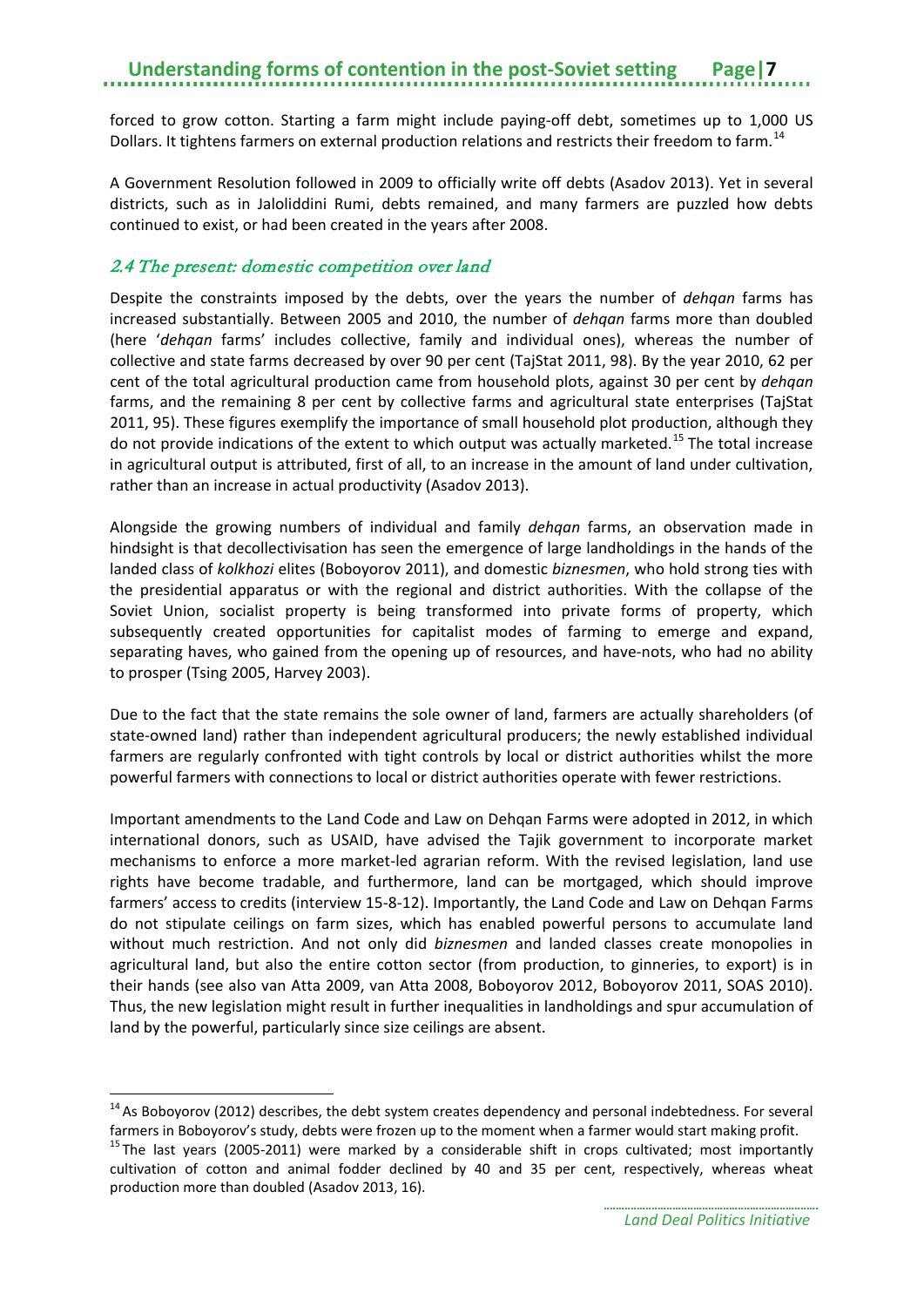#### <span id="page-11-0"></span>2.5 Key features in regulation that influence patterns of farm ownership and production at

#### present

The application to start a farm follows a procedure that has to pass different levels of government<sup>[16](#page-11-1)</sup> (Land Code of RT Art. 26, Art. 27). The final approval of farm applications is in hands of the district authorities, but the *jamoat* authorities are the gateway to become a farmer. The costs involved to establish a farm are officially low, as only costs for registration are demanded, but several farmers indicate openly that money speeds up the application process, and helps to attain access to better fields.

An accepted application is registered at the State Agency for Land Management, Geodesy and Cartography, functioning at lower levels under the name of the Land Committee (*Kumitai zaminsozi*). Once registered, the head of the farm and the farm members receive their certificate, which states their share of the field and indicates the location of the plot. A delegate of the Land Committee based at the *jamoat* office monitors and controls farmers' actual use of the fields. Non-rational and 'non-use' of fields for two years can be a reason for authorities to reclaim fields. Hence, actual prolongation of farming is determined by local and district authorities, and reasons for reclamation of farm land are sometimes unclear. Leaving land fallow – which would benefit soil fertility – is not allowed. Yet it also happens that the district authorities refuse to accept a farmer's decision to abandon farming, when the farmer him or herself perceives it too difficult to farm. When the authorities refuse to take back the fields in such a situation, farmers are forced to continue paying agricultural taxes without having any benefits. The continuation of farming therefore depends upon farmers' ability to negotiate – their political and social capital, but also financial capital (see also Herbers 2006).

A critical issue is the lack of rights' awareness, or 'legal illiteracy' (Sehring 2006, 29) among farmers, farm members and rural households (Chemonics International Inc. 2008, Bakozoda *et al.* 2011, Lerman and Wolfgramm 2011). New individual farmers have no expertise in running the multiple practices that individual farming requires, since their experience is limited due to the specified task division in their former work.

In the past few years, a network of NGOs has initiated a project for the establishment of 'Rural Legal Aid Networks' where villagers and farmers can request support and ask for information. My observation is that the success of these centres is inconclusive and varies from locality to locality.<sup>[17](#page-11-2)</sup> Farmers' associations, which could play a role in the mobilisation of rural society hardly exist. As Herbers (2006) identified, farmers' associations often serve the cotton sector instead of empowering individual farmers. Herbers (2006) furthermore concludes in her research on agrarian reform in Tajikistan, that strategic groups<sup>[18](#page-11-3)</sup> (cf. Evers 2001) did not emerged in the wake of farm restructuring.

 $\overline{a}$ 

<span id="page-11-1"></span> $16$  The structure, visibility and power held by local governments differ considerably among different districts (raions), jamoats and mahallas. The state structure in Tajikistan is divided into provinces oblasts (RU)/viloyats (Tajik) with their own provincial governments, raions (RU)/nohiya (Tajik), and jamoats (sub-districts). Regional and district governors are appointed by the president, and since 2009 jamoat leaders are appointed by district authorities (the hukumat). Jamoats include a number of mahallas (villages or neighbourhoods), which would have existed for centuries as traditional forms of local self-governance in settlement areas with sedentary agriculture. Mahalla leaders are elected by local inhabitants (Freizer 2004, Mandler 2013). After the Soviet Union mahallas regained their importance as local institutions, although in the rural area they always have kept their primacy (Freizer 2004, see also Sehring 2006).<br><sup>17</sup> One such an office was located in a jamoat office which I visited a number of times. Staff of the jamoat could

<span id="page-11-2"></span>not provide information on the project.

<span id="page-11-3"></span> $18$  Following Evers (2001, see also Herbers 2006), decolonisation, market transition, and decollectivisation and agrarian change (Herbers 2006), open up (access to) new resources. In such a context, strategic groups might emerge, existing of people who share interests to obtain these resources jointly (Evers 2001, see also Herbers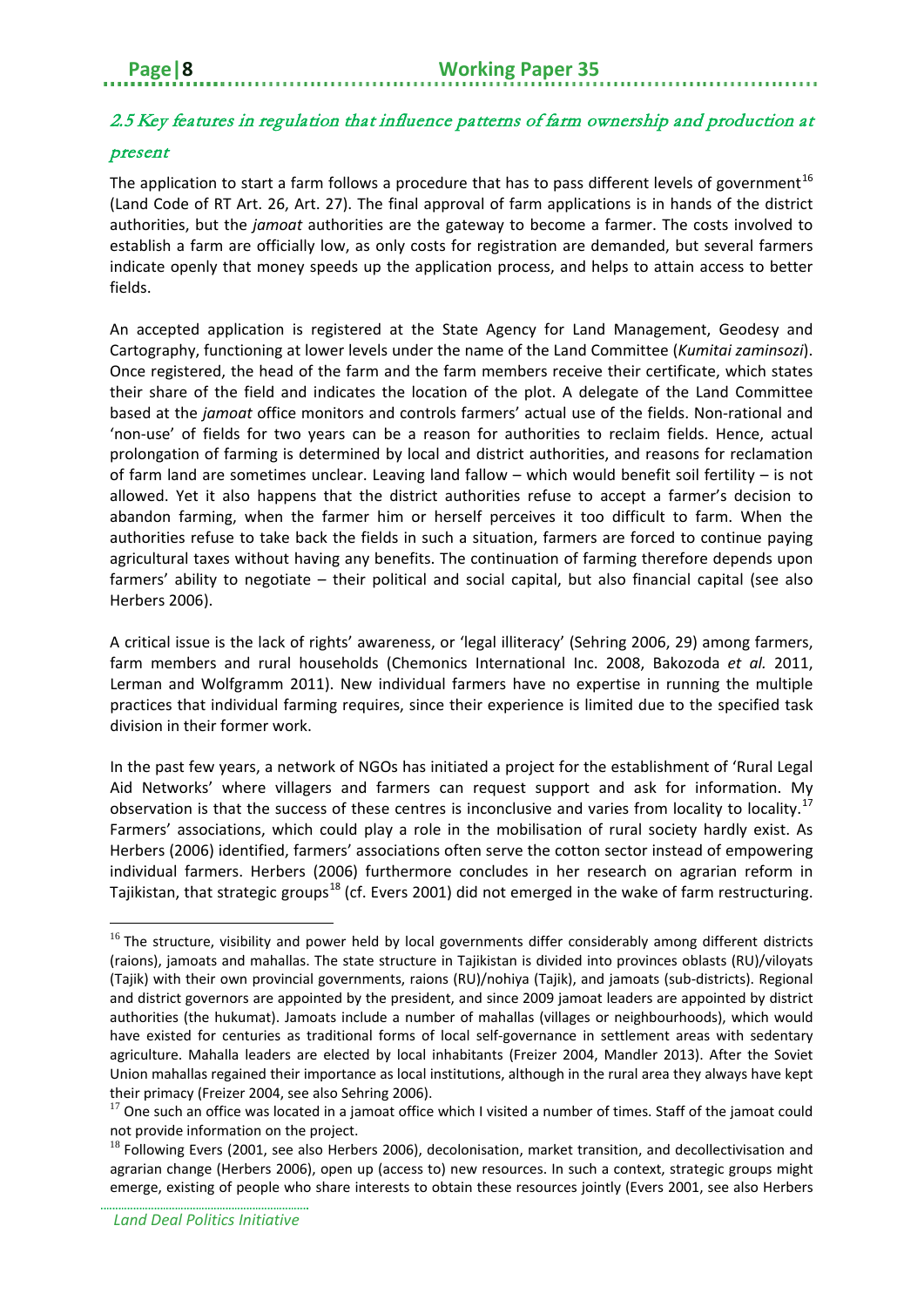Local *biznesmen* and *kolkhozi* elites pursue their goals for maximum benefits individually by help of family ties and powerful connections, and most farmers struggle with authorities and their fields on their own and are annoyed about others' lack of action. This severely hampers betterment of agriculture and their individual know-how and socio-economic well-being. Moreover, due to the high numbers of male migration, female-headed households are left behind. In the Tajik context, women are not expected to participate in decision-making processes or voice their concerns (see also Boboyorov 2011).

The preceding chronology shows that several processes have been set in motion since independence. The large Soviet *kolkhozes* and former *sovkhozes* have been transformed stepwise into smaller collective, family and individual *dehqan* farms. The overall majority of *dehqan* farms remain below 30 hectares, but large landholdings of significant size have reappeared. The array of actors in agriculture includes furthermore rural families producing food on their small household plots, and a small group of state and public farms that cultivates a still diminishing part of arable land.

On the whole, socio-economic inequalities have increased after independence, a process in which particular well-connected individuals have been able to benefit from the (partial) privatisation of formerly socialist property and state assets. The political economy of cotton has facilitated the accumulation of capital by the well-connected; the strictly controlled cotton industry has become a way in which a class of local and national *biznesmen* and a landed class comprised by former *kolkhoz* and *sovkhoz* directors exploit less powerful farmers and rural households. In sum: the well-connected upper classes enjoy the freedom and ability to accumulate capital through their agricultural holdings, whilst smaller farmers and landless rural households face significant difficulties to making a living. In the following, I come to discuss the main theories that formed the theoretical framework of this paper, and which help to understand the responses of rural dwellers to the Chinese land investments in Tajikistan.

#### <span id="page-12-0"></span>**3 Understanding responses from below: the politics of encounter**

As new forms of global capitalism and globalization projects materialise, peripheral areas, resource frontiers and closed communities become exposed to foreign, state and corporate actors, seeking to extract resources to accumulate power or capital (Tsing 2005, Tsing 2000, Harvey 2003, Winslow 2007, Peluso and Lund 2011, Petrick *et al.* 2013). The cessation of the Soviet Union provided a grand impetus for new global flows and extraction of much-wanted resources, with socialist forms of property transforming into capitalist ones. As David Harvey (2003, 149) in 'The New Imperialism' states: 'The collapse of the Soviet Union and then the opening up of China entailed a massive release of hitherto unavailable assets into the mainstream of capital accumulation.'

The ongoing search for hitherto undiscovered land resources is exemplified by the development of global land grabbing in the past five years. The rationale behind the different land deals highly varies, as does the maturing of land deals in reality. Their unfolding concur with patterns of interaction between 'investor' and 'local', between 'foreign' and 'domestic', or between 'state' and 'society' (Tsing 2000, Winslow 2007) These interactions and encounters are multilayered and differ among and within local settings, and among and within classes in society (see for instance Burnod *et al.* 2013, Mamonova 2012, Buckley 2013, Petrick *et al*. 2013).

2006). 'Strategische Gruppen bestehen also aus Personen, die durch ein gemeinsames Interesse an der Erhaltung oder Erweiterung ihrer gemeinsamen Aneignungschancen verbunden sind. Diese Aneignungschancen sind nicht allein auf materielle Güter ausgerichtet, sondern können auch Wissen, Prestige, Macht oder religiöse Ziele beinhalten' (Evers 2001, 166).

 $\overline{a}$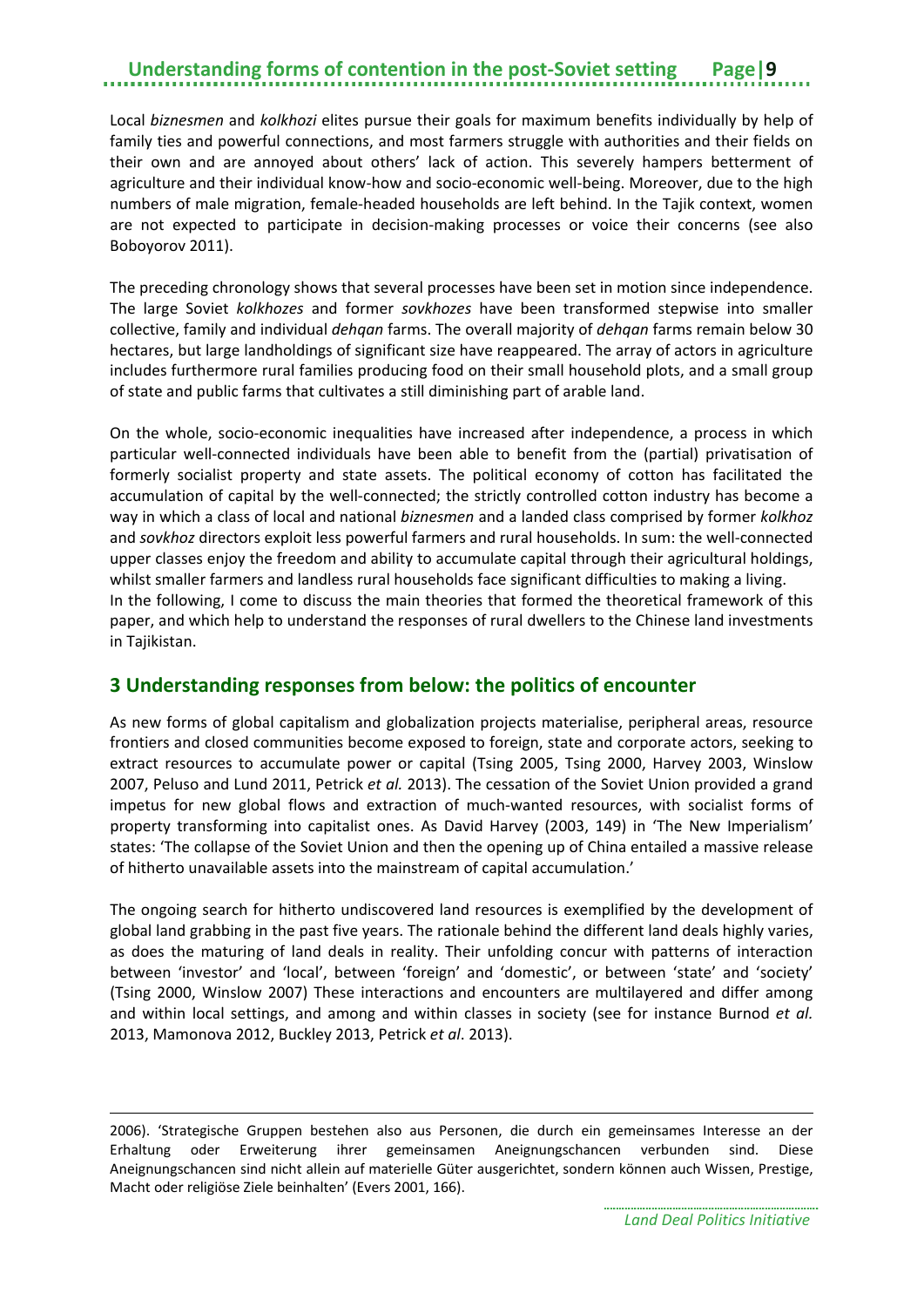'Land grabs' are 'neither inevitable nor predetermined. Local and global, cultural and material, never totally subsume each other' (Winslow 2007, 59). It is local processes, which mould global forces and define their outcomes on the ground. 'Power differences among actors emerge not as an effect of reach per se – that is, global is not necessarily more potent than local; instead, it is the relative capacity to control one's own life, to mobilize resources, and to create local and extra-local effects, that explains who has power and who does not' (Winslow 2007, 66).

Hence, the implementation and impact of land grabbing as occurring worldwide has no predetermined outcome. There are examples of radical physical changes in landscapes, such as deforestation and introduction of large-scale monoculture agriculture. Yet other land investments do not alter the physical outlook of the local setting, but drastically change social relations and people's access to land and to the other factors of production.

Examples abound on the different ways in which globalization projects and the current rush for resources encounters an array of responses from below (examples on global interactions for instance Tsing 2005, Lee 2009, on land investments see Mamonova 2012, Buckley 2013, Burnod et al. 2013, Petrick et al. 2013, Demytrie 2010). Whereas some announced land deals are cancelled after mass protests, such as the oft-mentioned Daewoo deal in Madagascar and an announced Chinese land investment in Kazakhstan in 2009, other land acquisitions encounter less resistance or even seemed to be welcomed by host populations. Investors might establish alliances with particular groups in the host country, striving to establish a permanent relationship to secure implementation and continuation.

Global projects do not just 'remake the world just as they want' (Tsing 2000, 330), as they articulate with power relations and political struggles on the ground, in national, regional or local arenas. The interactions between investors as regularly being 'foreign' or 'external' actors, might reveal power relations, people's perception of their life-world and the way in which they exploit their agency to mould their everyday lives (Tsing 2000).

Individual autonomy and agency are often thought to be limited in former Soviet states, and in Central Asia in particular. *'Resistance from below*, whether of the organized/structured type or otherwise, is present in many countries, but are rather general [sic] thin, weak and uneven. This is (…) a situation most probably in former Soviet Eurasia' (Borras *et al.* 2011, 7, see also O'Brien *et al.* 2004, Wall 2007). An often provided explanation for the individual and collective action and civic quiescence in Tajikistan is the country's authoritarian regime that suppresses civic uprisings. Moreover, as a legacy of the five years lasting civil war in Tajikistan in the 1990s, many people fear a re-emergence of regional conflicts.<sup>[19](#page-13-0)</sup> These socio-political factors of today's Tajikistan, playing out at both the local and the national levels, severely restrict rural society's perception of opportunities to voice concerns. Boboyorov (2011) observed moreover, that local state officials and landed classes in Tajikistan seek to settle and repress local disputes over socio-economic inequalities. They use discourses of village cohesion and collective honour as on-site mechanisms to avoid people's approach to courts.

However, regardless the character of the socio-political environment, land deals and development schemes do not unfold following their perfect blueprints. Frictions inevitably occur, in which local conditions mediate the outcome of initial designs.

**.** 

<span id="page-13-0"></span><sup>&</sup>lt;sup>19</sup> The civil war that lasted between 1992 and 1997 marks the Tajik society up until today. In the summer of 2012 civil unrest in the autonomous area in the eastern Pamir mountains, Gorno Badakhshan Autonomous Oblast (GBAO) caused many deaths, in which the government played a dubious role. Throughout the country people were afraid that conflicts that resulted in the civil war in the 1990s would re-emerge.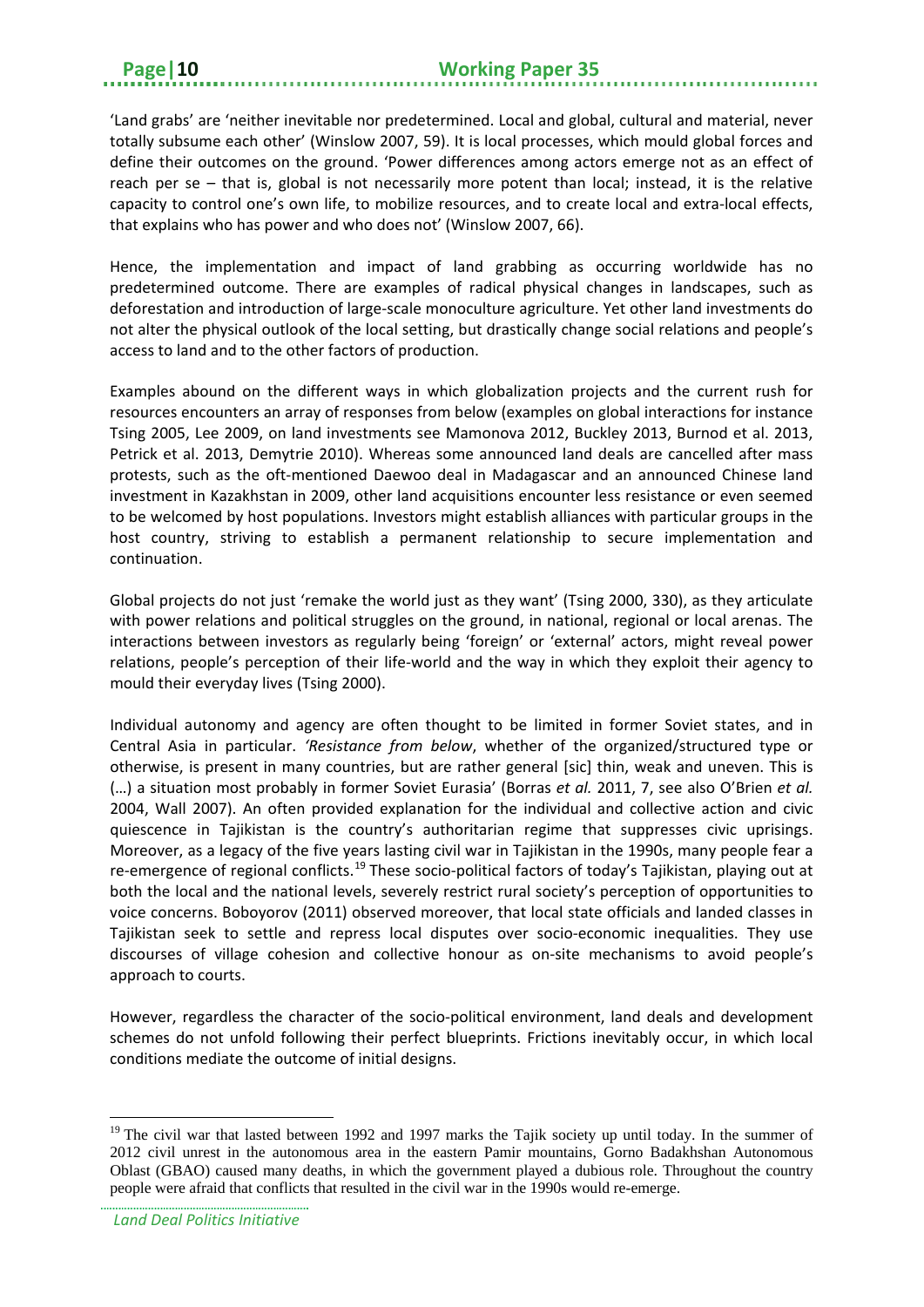If one intends to understand outcomes of global processes in reality, cultural encounters are one of the primary aspects required to take in to account. As Long (2004, 24) states, this requires an ethnographic study, to 'reveal the nature of (…) relations in particular localities'. One needs to conduct an ethnographic study to understand how global flows become moulded and mediated by local conditions (Winslow 2007). Land grabs might encounter opposition, contestation or acceptance in the host country, by individuals and groups at national, regional or local level.

In the following section, I describe the local encounters that took place with the arrival of Chinese investors, and I seek to characterise the frictions that subsequently came to the surface. 'The task of understanding planet-wide interconnections requires locating and specifying globalist projects (…), with their contradictory as well as charismatic logics and their messy as well as effective encounters and translations' (Tsing 2000, 330).

#### <span id="page-14-0"></span>**4 Everyday encounters in the realm of Chinese agricultural land investments**

Following the preceding sections in which I layed out dynamics of agrarian reform in Tajikistan, one may understand that the context in which Chinese land investments takes place is highly dynamic. In this part I seek to describe and characterise the interactions and encounters that took place on the ground. These interfaces and the expressions they triggered are in several ways related to and seemed part and parcel of rural households' position in the ongoing process of agrarian reform, and the struggles over access to land. Instead of stand-alone frictions, the confrontations between Tajik villagers and Chinese people revealed villagers' perceptions of the status quo in terms of their access to land, and their relation to the state. Yet, before diving into these local dynamics, I briefly paint the local setting in which the Chinese investments take place.

#### <span id="page-14-1"></span>4.1 Characteristics of the research sites

**.** 

The two research sites, Yavan and Jaloliddini Rumi, contrast considerably in terms of resource endowments and in terms of the actors involved<sup>[20](#page-14-2)</sup> in farming (described shortly hereafter). In the district Yavan, located at approximately 40 kilometres from the capital Dushanbe, agriculture allows for commercial crop production. It is one of the districts in Khatlon with the highest amount of irrigated fields (over 21,000 ha) (Government of Tajikistan 2007). The district can be considered as relatively rich in agricultural endowments with fertile soils (ibid.). An interesting indication of the potential for crop production might be the presence of the French company ECOM, which started in 2011 in Yavan to purchase cotton from local farmers and increase awareness on sustainable land use management.

The actual year of the *sovkhoz's* dissolution in Yavan is unclear, but since 2004 individual and family dehqan farms make up the majority of land users<sup>[21](#page-14-3)</sup> (Interviews 19-5-12, 26-5-12); most *dehqan* 

<span id="page-14-2"></span> $20$  Here I mainly aim to refer to the state institutions involved in agriculture and the extent to which local and regional authorities intervene in farmers' practices. Moreover, there are relevant differences in the background of mainly large farms. This is described later on in the main text. What is more, in Yavan, 60 per cent of the village population is part of the Uzbek-speaking Karluk minority. I do not give it much attention here because my impression is that there was no significant difference between Karluk and Tajik people in terms of access to land. In daily life, however, there is an apparent division between the two groups in terms of schooling (the school consists of two separate divisions for Uzbek and Tajik speakers), and livelihood sources (Karluk are regularly engaged in livestock holding). Among the Karluk I met in the village, the majority seem to have low self-esteem. This could impact the way in which people express their emotions, but I did not observe apparent differences between people.

<span id="page-14-3"></span> $21$  According to the district authorities, there are now over 2,400 dehqan farms in Yavan (including collective, family and individual dehqan farms), with an average farm size below 50 hectares (Interview, 19-5-12).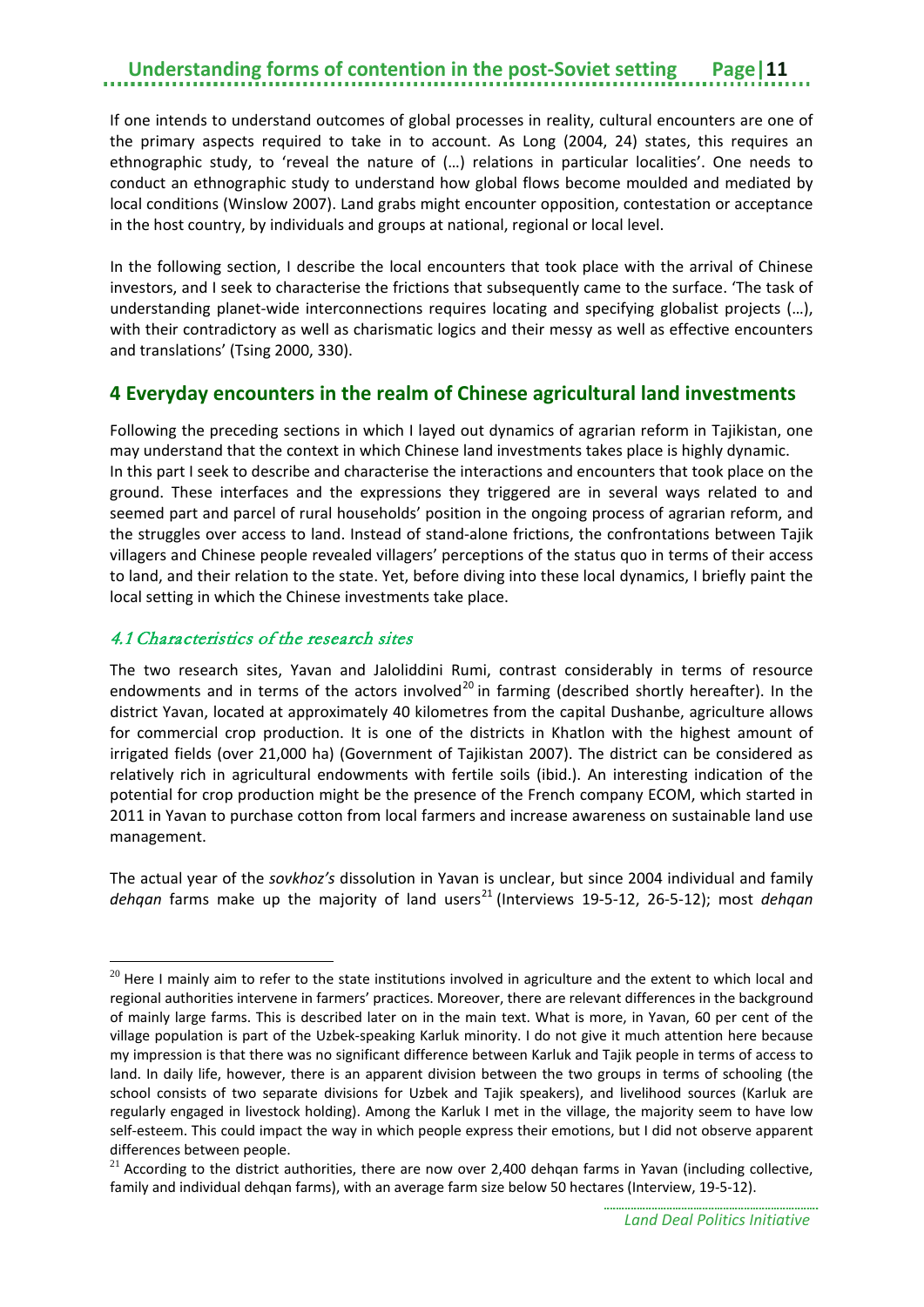farmers interviewed<sup>[22](#page-15-0)</sup> started between 2004 and 2007. In terms of farm size there are some major exceptions, with which I mean that there are a few farms that comprise a significant area as compared to the numerous smaller ones. One of the most prominent figures in the Tajik government,<sup>[23](#page-15-1)</sup> the current deputy prime minister and notably in charge of agrarian reforms, has over 200 hectares in the surrounding area. He controls five agricultural firms that operate in the area (engaged in different subsectors such as livestock, animal fodder, cotton), and in total these firms comprise over 600 hectares in Yavan, while some locals mentioned over 1,000 hectares (Interviews 28-5-12, 29-5-12). His monopoly on land holdings and agro-firms in Yavan is not unique, since he has large swaths of land in several districts in Khatlon, and he is also involved in the cotton investment companies. Most villagers speak with disrespect about the deputy prime minister, as he took the best fields under the best conditions. 'Only rich people have such flocks [IH: this person had large flocks which passed through the village before arriving at the summer pastures]. He has about half of the land in Yavan, he can buy everything' (Interview, 31-5-12).

The district Jaloliddini Rumi is located further south, circa 140 kilometres from the capital Dushanbe, and in winter the area is isolated from any urban area, which constrains economic exchanges with other districts. Contrasting the relatively good conditions in Yavan, agricultural production in this Southern district is constrained by highly salinised soils. Drainage canals have not been properly maintained for a consecutive number of years. During the Soviet era, the southern districts were known for their citrus production, and the area benefited from highly qualified research centres.

Opposed to the physical outlook of agriculture in Yavan, in which the Soviet type of farm entirely disappeared, in Jaloliddini Rumi collective farming continues to exist. In this district the overall majority of the farm households<sup>[24](#page-15-2)</sup> commenced with an individual or family *dehqan* farm only in the last two years (based on conversations with farmers but also with officials overseeing the changes over the years). Farm sizes range between 2 and 30 hectares. [25](#page-15-3) Although individual *dehqan* farms outnumber the number of collective *dehqan* farms nowadays, a few large collective ones are still of importance, which are led by former *kolkhoz* directors (*kolkhozi* elites). One of these remaining collectives is regarded as the remnant of the former *kolkhoz*, and while the farm has lost importance for local employment, many villagers reason that the *kolkhoz* still exists. [26](#page-15-4) It was their main institution for decades, and the *kolkhoz* office is still in use by the staff of this collective. Particular plots belonging to the former *kolkhoz* are rented out to lessees, which are mainly villagers.

Hence, whereas the districts Yavan and Jaloliddini Rumi differ considerably in terms of agricultural endowments, in both areas agrarian reform has opened up possibilities for landed classes (former *kolkhozi* elites) and local and national *biznesmen* to grab potentially valuable assets, primarily land. They employ villagers for wage labour in which patron-client relations play an important role (Boboyorov 2011). Rural households that manage to start farming with less social and financial

**.** 

<span id="page-15-0"></span> $22$  My tentative estimate is that the average size is around 10 hectares.

<span id="page-15-1"></span> $^{23}$  As some people asked my translator: 'Are you actually Tajik?' Implying: If you are Tajik, how is it possible that you do not know him? Mr. XXX is supposed to be one of the richest individuals of the country. He has been involved in financial scandals in the past, after which he was appointed as deputy Prime (see also BTI 2012, van

<span id="page-15-2"></span>Atta 2009).<br><sup>24</sup> This statement does not only regard the farmers interviewed but is confirmed by literature and statistical data. Based on my qualitative interviews, an average farm is below ten hectares.

<span id="page-15-3"></span><sup>&</sup>lt;sup>25</sup> Today there are around 2,300 dehqan farms in Jaloliddini Rumi (this number includes collective, family and private dehqan farms) of which over 450 farms in the surrounding of the village Chilsolagi (in the jamoat Frunze, comprising three villages) (Interviews, 8-8-12, 17-7-12).<br><sup>26</sup> This collective remained as the largest farm unit after step-wise restructuring of the former kolkhoz. Its size

<span id="page-15-4"></span>shrank considerably in the last decade, from 1,591 hectare in 1999 (Herbers 2006, 131) to approximately 600 hectares in 2012 (my estimates).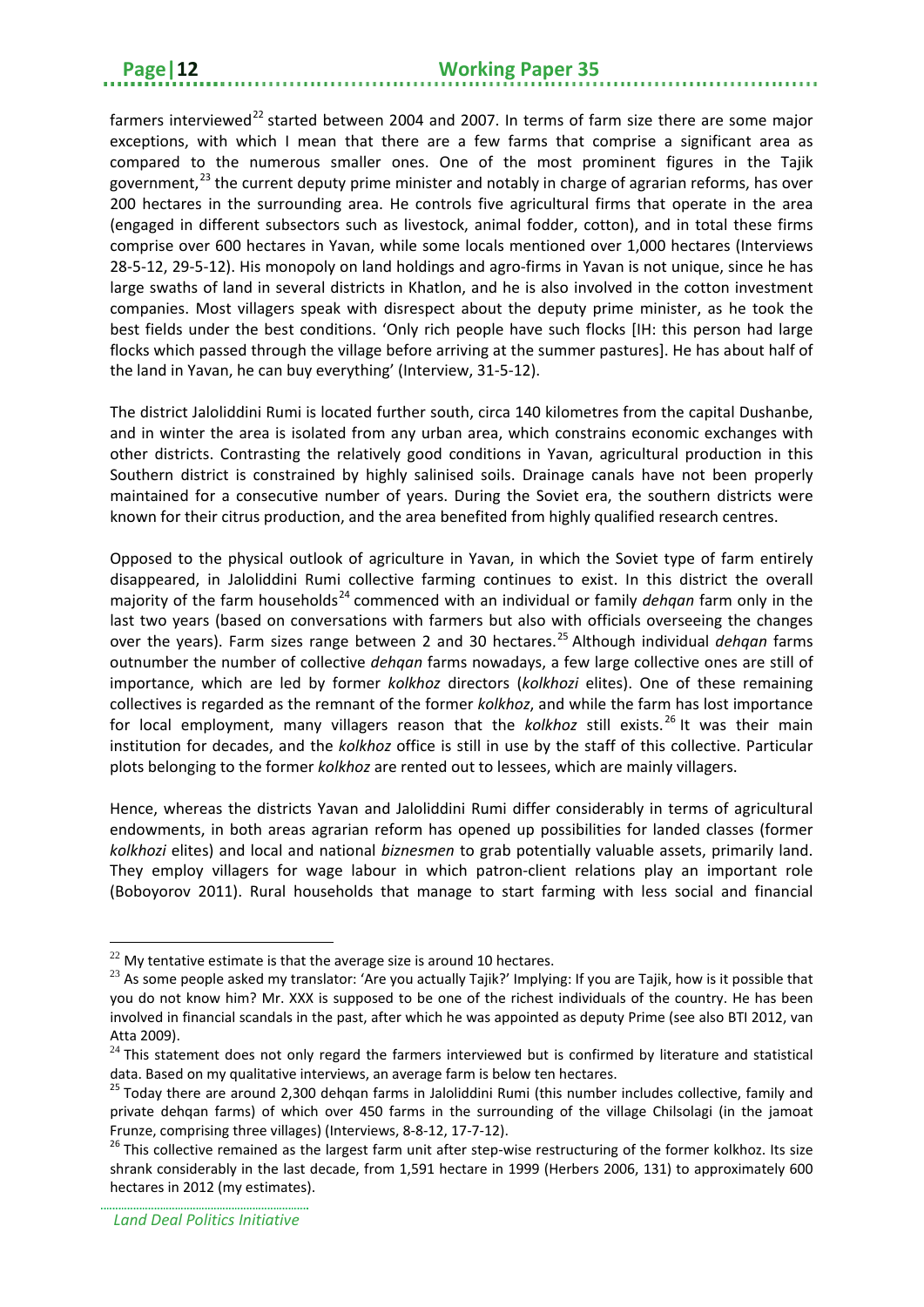capital can establish farms generally up to 30 hectares, and rural households without access to farm land actively diversify their livelihoods and cultivate social networks to make a living.

#### <span id="page-16-0"></span>4.2 The Chinese arrival

**.** 

Chinese investors<sup>[27](#page-16-1)</sup> arrived in spring 2012 in different districts in the region Khatlon (see indications on Figures 1 and 2). In Yavan district, Chinese team working for the company settled in an old garage at distance from the village. Over time I understood that there were different Chinese teams who worked on fields in different *jamoats* in the surrounding of the village. Villagers seemed not aware of the scale of the Chinese investments – in 2012 at least six different Chinese investments were implemented in Khatlon region – since they only noticed activities on the fields near their house. Notably, physical village boundaries are not of much importance for farmers. Households living in the village have their farm fields in neighbouring communities, and vice versa.

In the district Jaloliddini Rumi, the Chinese workers settled in the former *kolkhoz* office in the centre of the village. Villagers stated that they had not been informed before the Chinese arrival, but rumours had circulated since early this year that Chinese people would come to start farming, and power cuts would be history. According to some farmers, the *jamoat* staff had gone around telling farmers to take more land, otherwise the fields would be given to interested Afghans or Chinese. Others said they had not heard anything. When I asked the Land Committee if people had been informed about Chinese investments, the director confirmed 'certainly, we hang a note, we hang it here, and there' (Interview, 8-8-12). However, villagers were told that the actual arrival of the Chinese people in April had been a spectacle.

Media reported that Chinese investment in Jaloliddini Rumi concerned the Chinese company 'Jiang Qing' (see also note 29, Asadov (2013) reported a different name), which would cultivate 412 hectares, and invest two billion US Dollars to restore the fields (Central Asia Economy Newswire 2012). Last autumn a Chinese expedition had visited the *jamoat* to explore the situation and to inspect the fields. The *jamoat* leader told me that they would sell their produce on the Tajik market since this would be the most profitable option (Interview, 17-7-12). It was argued that the fields allocated to the Chinese group in Jaloliddini Rumi were uncultivated for several years, and locals had not shown interest to take it. Hence, neither the Chinese company nor the authorities dispossessed farmers in a direct manner, and the land deal did not result in displacement of people – which are regular parts of the discourse and critique on 'land grabs' (Borras and Franco 2012, Kenney-Lazar 2012, Levien 2013).

The fact that the Chinese investments are backed by a bilateral treaty<sup>[28](#page-16-2)</sup> was used by the local authorities to justify their inaction  $-$  i.e. they were not responsive to villagers' protest, which I describe later on – and according to the district Land Committee, the Chinese land investment was

<span id="page-16-1"></span> $27$  Asadov (2013) reports that it is the Chinese company Szinnyan Inhai LLC. According to villagers, the company for which the Chinese people work is based in Dushanbe. I sometimes find difficulties to refer to 'the Chinese', because encounters on the fields and in the village between Tajik and Chinese people were individual situations. It is therefore that I only incidentally call the Chinese 'investors'. 'Investor' is a very abstract term. 'Farmers', instead, tends to be interpreted as being individual farmers. I decided to henceforth refer to the Chinese individuals mostly as 'workers', and in some cases as 'team', or 'company', with which I particularly refer to the group of Chinese individuals who execute the work on the fields.

<span id="page-16-2"></span> $^{28}$  See also note 3. Official information about the Chinese investments has remained vague, besides small items on the Tajik television, which addressed the inability of the Tajik farmers, and in which was stated that the Chinese company would improve local food production and recover the soils. The rationale behind the Chinese investment 'is an open question', an NGO representative said me (Interview, 31-5-13). My main point here is that local and district authorities seemed to justify their lack of responsiveness with the accord concluded at the national state level.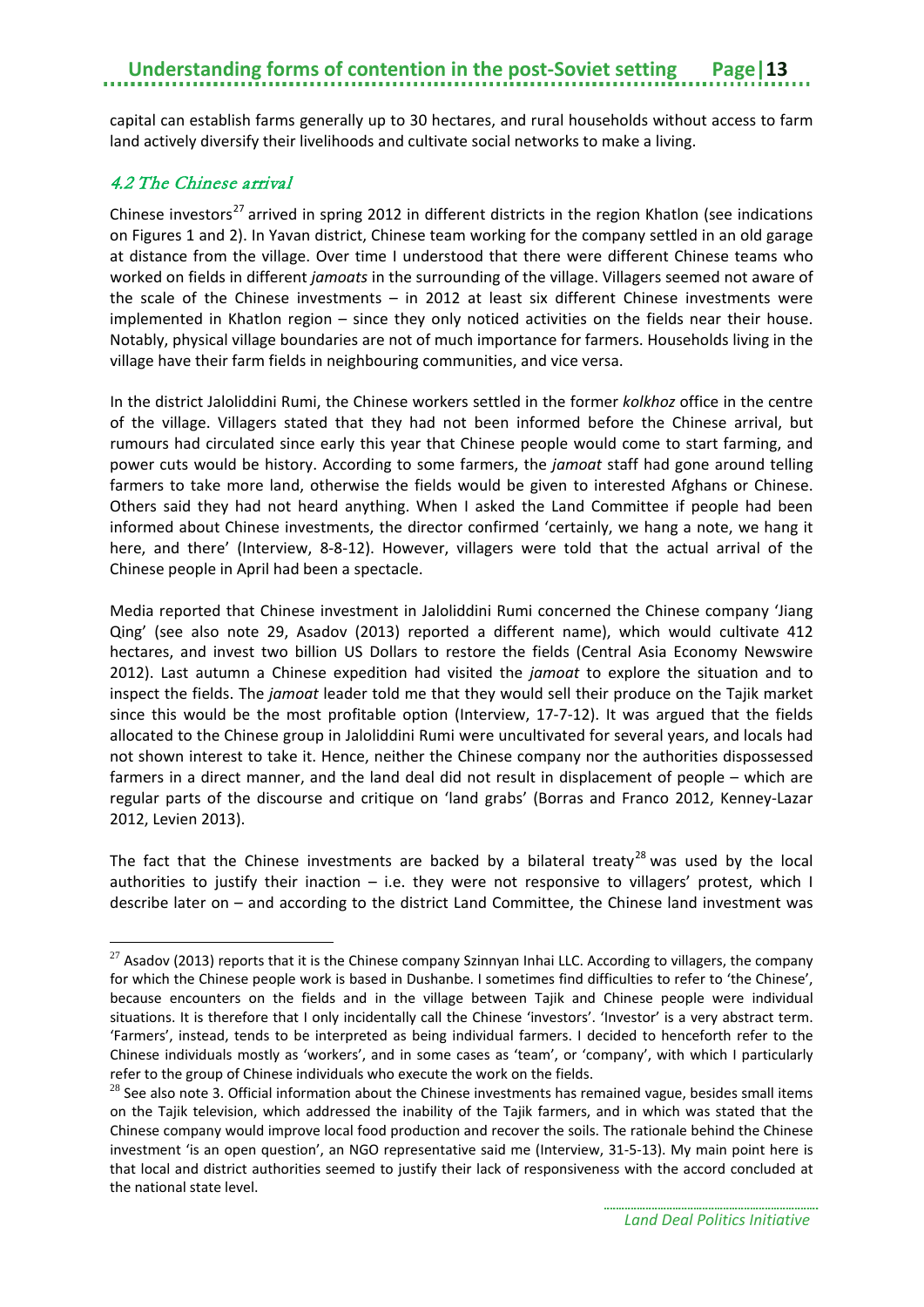agreed upon with the district authorities (the *hukumat*). 'China is the only country that will carry out long-term cooperation with Tajikistan in the agricultural sector', said the District governor of Jaloliddini Rumi on cctv.com. [29](#page-17-1) In Jaloliddini Rumi the *jamoat* leader repeated the district governor's words, stating that the Chinese investment would cushion local unemployment. Villagers would earn a good salary when working for the Chinese company, which would pay over 900 Tajik Somoni per month, which highly contrasts with an average salary from agricultural work of 144 Tajik Somoni per month in 2012 $^{30}$  (see TajStat 2010, TajStat 2012).

The authority and power held by the *jamoat* leader, and his role and involvement in local agriculture differs considerably among different localities in Tajikistan (see also note 18). This is exemplified by contrasting the role the *jamoat* leader in Jaloliddini Rumi, to the role of the *jamoat* leader in the village in Yavan. I noticed that the *jamoat* leader in Jaloliddini Rumi governed the locality predominantly from behind his desk. Besides formal occasions and bureaucratic needs, there was only little contact between the *jamoat* and villagers, as people often told me that the *jamoat* leader never passed by, although his office was at the entrance of the village.

Instead, the *jamoat* leader in Yavan had a dominant appearance in the fields; he regularly compelled farmers to do their work instead of going to the district centre for needless things. Whenever the Chinese people were working on the fields, in particular when villagers were working for the Chinese people, the *jamoat* leader's white Lada was parked at the side of the main road to oversee the work. He exerted much authority. In order to secure labourers for the Chinese people, the *jamoat* leader had appointed the *raisi*[31](#page-17-3) *mahalla* (the leader of the *mahalla:* local body of self-governance, see also note 18) as *brigadir*[32](#page-17-4) of the nearby Chinese fields. When the Chinese people needed workers, the *mahalla* leader received a phone call from the *jamoat* leader with the demand to mobilise villagers. [33](#page-17-5)

#### <span id="page-17-0"></span>4.3 Conflicting land demands

**.** 

Villagers frequently showed a lack of trust in the authorities in the transparency in the regulation of land distribution. For unclear reasons, particular fields appeared unobtainable for local farmers. One farmer in Yavan repeatedly applied for prolongation for the use of his fields, but he could not get the documents in order. He did not know why, but he could get other fields instead (Interview, 27-6-12). 'The *hukumat* [district government] tells us we have to use all the fields, but there are useless fields, a farmer in Yavan told me (Interview, 28-6-12). Some of the idle lying fields were highly salinised, however, other ones were soon usurped by the large land holdings already present in the vicinity, but the way in which this happened remained opaque for many, including myself.

<span id="page-17-1"></span> $29$  Trade with China was marginal during the Soviet Union. Since 1998 more substantive trade has taking place (Jonson 2006, ICG 2013). Nowadays, Tajikistan is the largest receptor of Chinese loans in Central Asia, and the trade between the two countries is still expanding. More than a third of Tajik debt is tied to Chinese credit (Peyrouse 2011, 2, see also Laruelle and Peyrouse 2012, ICG 2013, and

http://trade.ec.europa.eu/doclib/docs/2006/september/tradoc\_113453.pdf).

<span id="page-17-2"></span><sup>&</sup>lt;sup>30</sup> Women are regularly not paid salary in cash at all for their work on cotton fields, but merely in kind of cotton stalks after harvesting of cotton seeds. Cash income from work on the fields comes then merely with harvesting of the seeds (see also SOAS 2010). Boboyorov (2011, 121) describes that paying women in cash is uncommon, and is believed to make 'women and juniors arrogant and alien to their families'.

<span id="page-17-3"></span><sup>31</sup> The term '*rais*' or '*raisi*' denotes leader; 'someone with commitment to patronage, that is, political benevolence and economic generosity' (Boboyorov 2011, 183). The term applies to leaders of all kinds of businesses and activities; farms, schools, authorities, and so on and so forth.

<span id="page-17-4"></span>*<sup>32</sup> Brigades* were production units on the former Soviet *kolkhozes* and *sovkhozes*, which were headed by socalled *brigadirs* who were responsible for the management of the fields, i.e. appointing workers and making particular (short term) decisions related to the cultivation of crops. This term is still in use in rural Tajikistan, and refers to the manager of fields belonging to a particular farm.

<span id="page-17-5"></span> $33$  Interestingly Boboyorov (2011) observed that mahalla leaders and other religious and (informal) local leaders mediate between kolkhozi elites and villagers.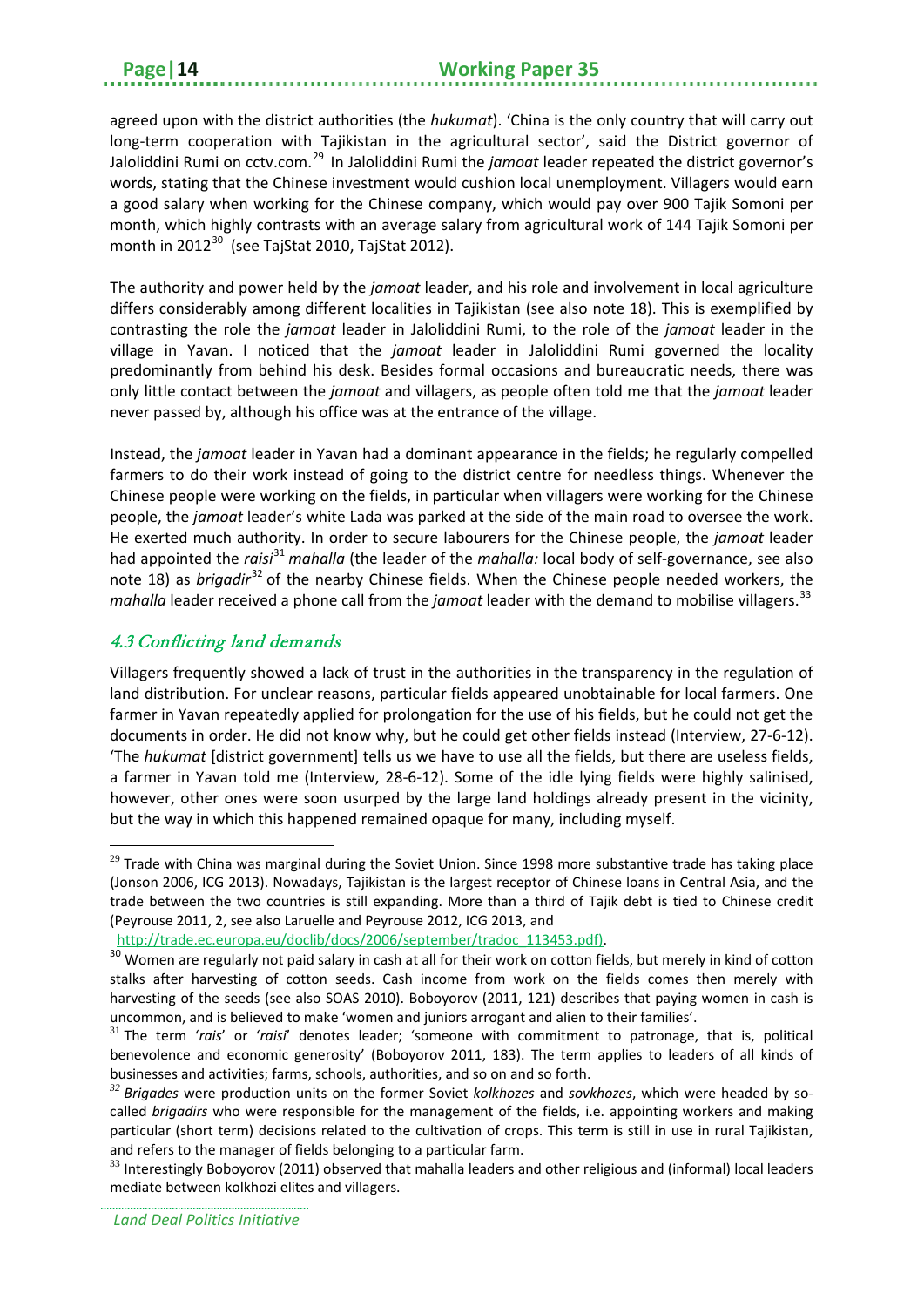Interestingly, some years ago Iranians had cultivated cotton and watermelon, and they employed some villagers for the fieldwork. A part of fields where the Iranians farmed was thereafter heavily degraded and unused. Since this year other Iranian investors have brought fields under cultivation.<sup>[34](#page-18-1)</sup> Villagers related the presence of the foreigners (Iranians and Chinese) to the large landholder (see note 25) in the area. 'When 'XXX' went bankrupt, the Iranian and Chinese started farming', one young farmer told me (Interview, 10-5-12). Some villagers had the impression that the Iranian people had finished their work, and that the Chinese had followed suit. Some confused the Iranian investment with the Chinese one. Frequently, in a shared taxi on my way to the field, passengers asked my translator and me if we were farming in the village, or if we were going to buy land in the area. Once I told people in the district centre about my Dutch nationality and my work in the village, this made them conclude that Dutch investors also had started farming in the vicinity, after the Iranian and Chinese. I had the impression that villagers perceived the presence of non-locals on the fields as a given, and that they believed the presence of the foreigners to have common connections. The Chinese investments in Khatlon concern leasehold agreements for 50 years, while most farmers do not know for how long they can cultivate their fields, as it all depended on 'the structure of the government' (an exact translated answer by most farmers on my question for how long they could use the fields).

Notably the fields of the prominent *biznesmen*, the Iranian investor, and the Chinese company, were all on the same side of the village where fields are relatively good (Interview, 29-5-12). According to a wageworker of the Iranian 'investor', the field belonged to 'the mafia of the Iranian Ministry of Agriculture' (ibid.), and many villagers did not know much about the Iranian farm activities. Whereas the Chinese team regularly employed villagers, the work on the fields of the Iranian was only in some instances done by tractor drivers from the village. Interestingly, in contrast to Tajik perceptions of Chinese people and China, Iran is often regarded as a former ally, a linguistic brother with a shared history and identity. Apparently a feeling of brotherhood did not appear here.

#### <span id="page-18-0"></span>4.4 Socio-economic inequalities and capital constraints to farm

**.** 

In the perception of villagers, under the current conditions farming offers only little potential for profits and to act as the main source of livelihood, as villagers lack the capital and skills to make farming more than a source of sustenance. Capital requirements to start a farm, needed for capital investments and purchase of inputs, are considerably constraining locals to start a farm. Salaries for land labourers are marginal, meaning that starting a farm is only possible for those with other sources of income.<sup>[35](#page-18-2)</sup> 'Perhaps, if I work 100 years on the fields, I can start farming', an older woman told me, whose sons all had left to Russia (Interview, 25-6-12). When I asked an agronomist in Yavan if it was necessary to reserve land for local farmers, or to protect them in a sense that locals would be preferred to apply for land, he responded: 'Protection? We do not even think about it' (Interview, 28-6-12). Nevertheless some villagers saw it as their duty to farm the local fields. It was against their dignity to migrate to Russia.<sup>[36](#page-18-3)</sup> Parents sometimes forbid their children to leave, they wanted their children to stay and take care of the household. As a young boy told me 'In Russia you also have to work hard, I have no choice because my father disagrees. Who will take care of the fields and the cows?' (Interview, 27-6-12).

<span id="page-18-1"></span><sup>&</sup>lt;sup>34</sup> Since the last few years, Iranian involvement in agriculture in Tajikistan is increasing. In 2012 Iranian would start working on 5,000 hectares in the very South of Tajikistan (Interview, 29-5-12).<br><sup>35</sup> Whereas wages and salaries in other sectors of the economy have increased significantly in the last 10 years

<span id="page-18-2"></span><sup>–</sup> even some increase by 400-600 per cent – agricultural wages remain strikingly low. Remarkably sales from agricultural production declined in relative weight of individual income, from a percentage of 31.3 per cent in 2004, to 17.8 per cent in 2009 (TajStat 2010, 60).<br><sup>36</sup> As Verdery (2003, 9) states in the context of Romania: 'villagers saw land rights as a means to assert their

<span id="page-18-3"></span>dignity and worth and as a basis for current livelihood and future security'.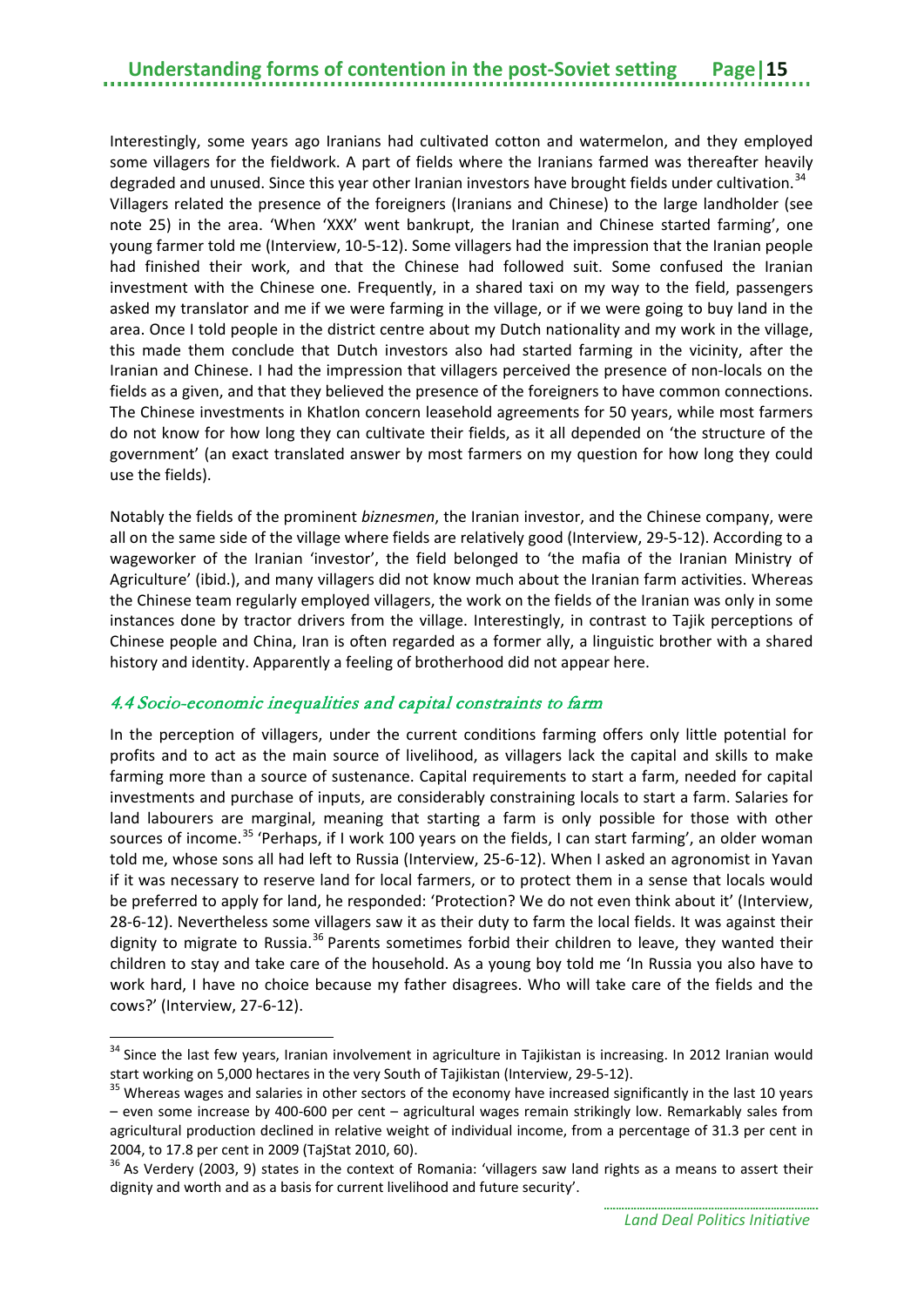Villagers in Yavan district seemed to accept the high inequalities and people did not have the energy or feel the need to protest.<sup>[37](#page-19-1)</sup> Interestingly, instead of this *seemingly* fatalist response I observed in Yavan, many villagers in the village in Jaloliddini Rumi district expressed a clear wish to start farming. They were of the opinion that it was their responsibility to farm the fields; they should do the work themselves instead of giving away land to China. Farming is constrained by salinised soils, and by the deteriorated and impoverished water systems. Farmers who cannot produce adequate yields, have to renegotiate the payment of land taxes regularly with the local and district authorities, and a number of farmers considered to return a part of their lands to the district authorities. Negotiations are tough and lengthy, and seem first of all issues of clientelism and require loyalty and social capital. Many farmers simply have to navigate through authorities and institutions, and visit the offices frequently to get things done

Nonetheless, despite all the problems, and the necessity of migrant remittances to enable farming, several villagers valued farming over off-farm work. Most migrants aim to save money over a particular period to buy agricultural machinery back home, invest in land or in education of children. One small farmer, with only one hectare with fruit trees, and who left each winter for work in Russia clearly stated, 'if one wants to do it, one can do it. It is much [IH: i.e. it is tough], but, if people think, they can also work for themselves.' The young farmer pointed to his head. 'In my own opinion: If we use our own minds, we can also work ourselves on our lands. Instead of with them [the Chinese company] if we use our own power and knowledge' (Interview, 13-7-12).

#### <span id="page-19-0"></span>4.5 Ecological problems and locals' ideas about the Chinese 'projects'

Notably the Chinese company in Jaloliddini Rumi also had difficulties producing crops. The cotton and rice did not grow well, and the Chinese workers had to re-sow the cottonseeds three times. The *jamoat* leader had advised the Chinese workers to ask for support from Tajik agronomists, which they eventually did. Villagers told me somewhat disgraced that the Chinese had employed an Uzbekspeaking *Lakay*, [38](#page-19-2) who lived isolated from other villagers (see also note 8). Some villagers laughed about the problems of the Chinese company: 'they [the Chinese] wanted to work economically'; 'we thought we could learn from the Chinese *dehqans*, now they cannot even grow crops themselves' (Interview, 10-8-12). 'I feel sorry for their situation', a third one told me somewhat ironically (Interview, 19-7-12). Nevertheless the *jamoat* leader argued that the Chinese team would recover the fields and would cultivate the poor quality fields. Some villagers thought they used a lot of harmful chemical inputs, which were sorted at the *kolkhoz* office. Others believed the Chinese company had inputs to restore the salinised soils, but that they would work only for a few years. 'But after they leave, no one knows how to do it, what to use'<sup>[39](#page-19-3)</sup> (Interview, 10-7-12). One person working at the *jamoat* acknowledged the local anxiety:

*'Of course people are angry, (...)* Why they are here? No one knows. They [the Chinese] *sowed cotton four times, but it still does not grow well. Local farmers are bankrupt after a second sowing' .*

Interview, 28-7-12

*Land Deal Politics Initiative*

 $\overline{a}$ 

<span id="page-19-1"></span> $37$  As noted by Boboyorov (2011), local landed elites pursue different mechanisms to repress local disputes and quarrels over unequal distribution of resources. The powerful and capitalized people who appropriated most farm assets with decollectivisation force villagers to settle disputes locally and keep them secret, arguing that conflicts would damage village honour.

<span id="page-19-2"></span><sup>38</sup> See also note 8. In Chilsolagi, the *Lakay* lived isolated from other villagers and were clearly regarded as 'others'; in that sense, it was also remarkable to notice how villagers reported on the *Lakay* agronomist who worked with the Chinese.

<span id="page-19-3"></span><sup>&</sup>lt;sup>39</sup> Interestingly, in 2013 Chinese investors seem to have left already after one year in other parts of the country because they encountered water shortages (informal communication, 24-5-13).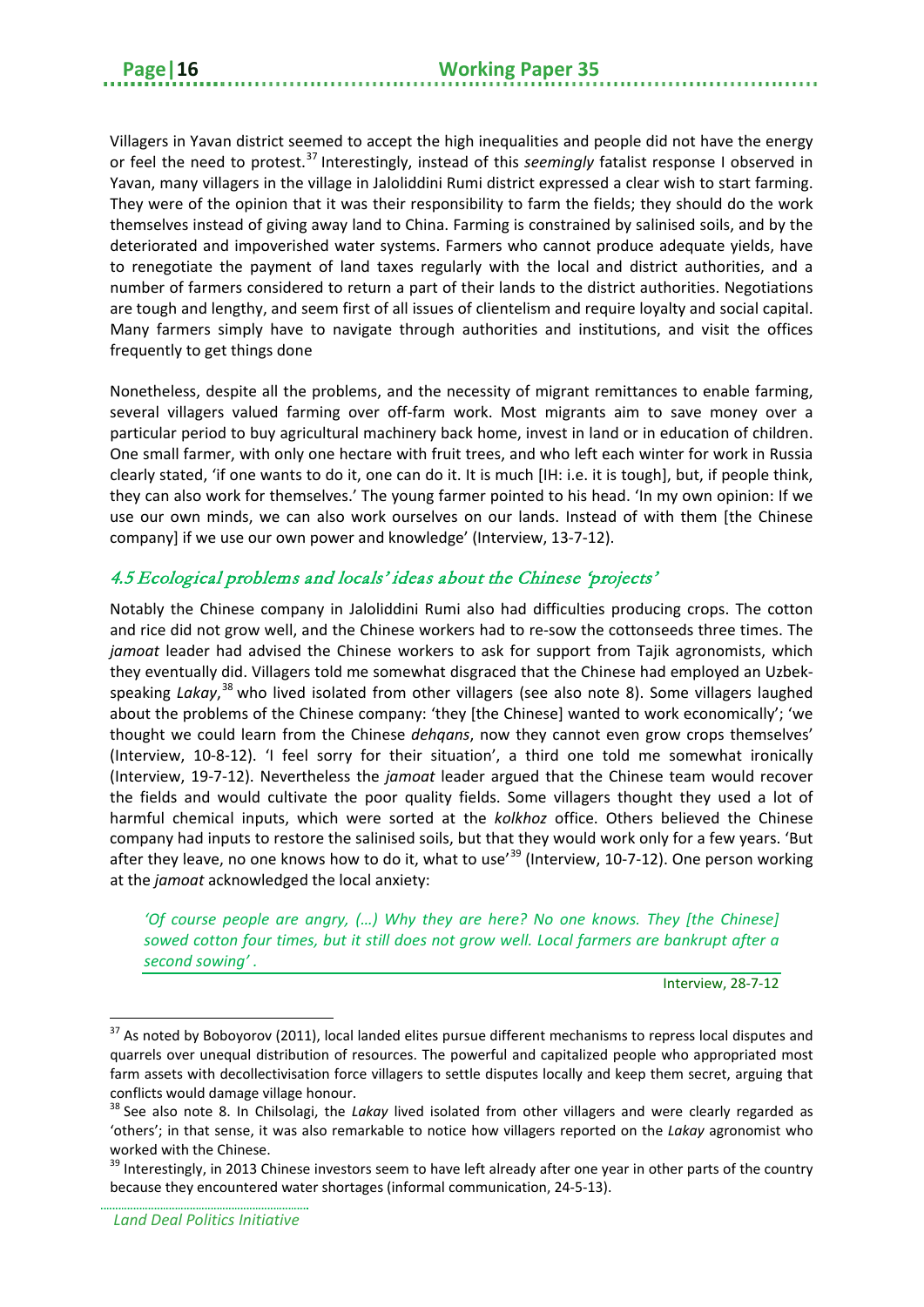Yet notably, production figures over 2013 signal that the Chinese company achieved remarkably high cotton yields in comparison with the yields produced by Tajik farmers (Asadov 2013). This contrasts with the situation I observed on the field.

#### <span id="page-20-0"></span>4.6 Land as a liability and rural inhabitants' relation to the state

The lack of profits was an issue that triggered considerable frustrations among farmers. 'Yakum du nashidaistodaast', they taught me (Interview, 2-8-12); literally: 'one does not become two'. The tightly controlled cotton industry (see also note 14 and 15) makes that farmers hardly have a choice in selling their produce,<sup>[40](#page-20-1)</sup> and the monopoly on cotton futurist companies in particular districts make that prices can be set (far) below world market prices (van Atta 2009, Government of Tajikistan 2007, Boboyorov 2012). In Jaloliddini Rumi, there is one primary cotton investment company, which contracts farmers and provides particular seed varieties and chemical fertilizers. According to several farmers, this company is in the hands of the deputy minister of agriculture (see note 25). Yet, although farmers are highly aware of the monopoly and the low prices paid for their cotton, the crop is regarded to have several advantages $41$  (see also van Atta 2009). Some farmers try to circumvent the official outlets, as one farmer in Jaloliddini Rumi told me about his challenge. District authorities severely hindered him and in the end he was left with cotton of lower quality.

The frictions and complaints of farmers in Jaloliddini Rumi about payments were related to the issue of the cotton debts. As described before, debts have evolved and increased over the years, and now sustain due to the worsened conditions of fields and water systems. Many fields in Jaloliddini Rumi have become indebted up to hundreds of dollars per hectare, a sum which farmers are expected to pay off once they take on farming. The Chinese company was exempted from paying taxes, but more importantly from paying debts, which added to villagers' grievances. 'If all lands were without debts, we could also take it' (Interview, 20-7-12). A number of farmers mentioned that debts of the Chinese fields were passed over to them, but they could not specify the details, which made me sometimes wonder if it was their perception rather than reality. Some farmers were puzzled as to how their debts could have increased up to these amounts in only a few years. They distrusted the authorities, whom they regarded as highly corrupt officials.

#### *'In 2008 it was obsoljutno nol [absolutely zero]. 'First they [the jamoat] had only bicycles to visit fields, now they have four cars'.*

Interview, 29-7-12

Farmers have to pay a variety of taxes for use of the fields, also when soils are exhausted and of poor quality. I met with several farmers who could not achieve adequate yields and who had to negotiate their stance with the Land Committee, the district authorities (*hukumat*) and AgroProm.

As a Soviet department of agriculture, the district AgroProms were strongly embedded in the command economy, and in Jaloliddini Rumi the organisation is still an apparent actor in agriculture. Farmers are wary about the organisation and its staff, who regularly monitor farmers' practices and

**.** 

<span id="page-20-1"></span><sup>&</sup>lt;sup>40</sup> In Jaloliddini Rumi this was 'Ismoili Somoni Century XXI' (see also Government of Tajikistan 2007). In some cases farmers called this company 'H21'.

<span id="page-20-2"></span><sup>&</sup>lt;sup>41</sup> Cotton cultivation does have certain advantages in the continental climate, since the inadequate rural infrastructure and storage facilities constrains marketing of produce before it loses quality. For instance moisture impacts quality; if cotton stays outdoors too long after harvest, quality decreases rapidly. Furthermore, cotton stalks that remain after harvest of the seeds are an essential source of fuel for cooking and heating for rural households. If household members are not involved in work on the cotton fields, they either have to buy the expensive stalks or search on the fields for alternative sources of fuel, such as grasses.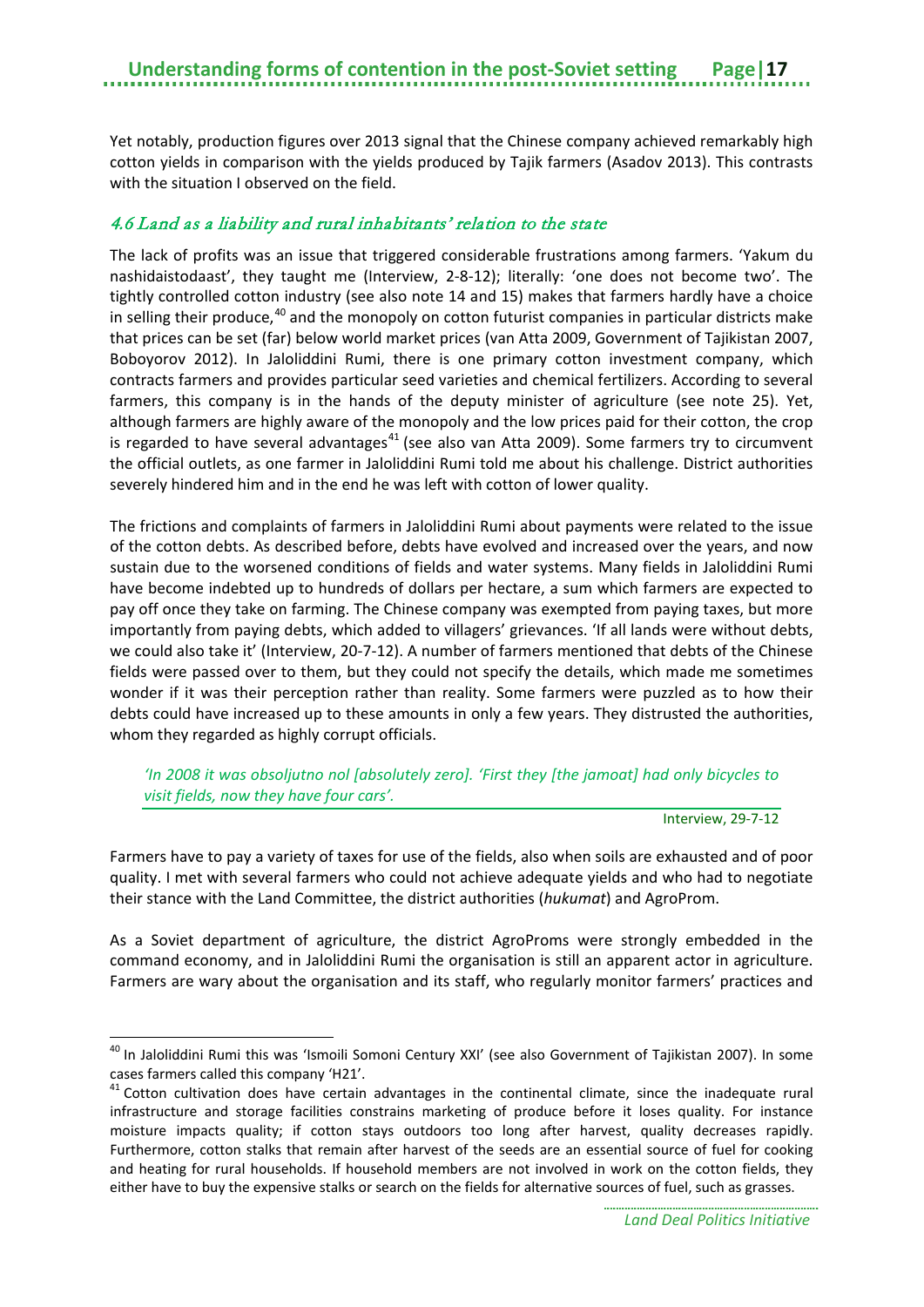the fields. In light of the indebted fields – about which I never heard farmers in Yavan speak of – the continuation of AgroProm in Jaloliddini Rumi might be a deliberate decision of the authorities.<sup>[42](#page-21-1)</sup>

Farmers expected a stronger and more active role of the government in recovering and maintaining rural infrastructure, but the government's visits remained empty promises. Most villagers did not trust the local authorities, and complaining was regarded as being futile.

*'The raisi jamoat (…) he is only taking care of himself and does not look after Tajik dehqans. He is a Kulobi [IH: a person from Kulob district] and they all put it in their own pockets. They give the fields to Chinese dehqans, and we have to leave to Russia to earn money' .*

Interview, 2-8-12

This refers back to the earlier described upheaval in governmental seats that followed the peace accord of the civil war. In Jaloliddini Rumi, instead of the *jamoat* leader, the former *kolkhoz rais* was always seen as the leader of the village, and with his death there was no one left who would listen to villagers' needs.

#### <span id="page-21-0"></span>4.7 Direct local interactions between the Chinese people and Tajik villagers

Besides apparent complaints to the *jamoat* about the Chinese settlement in the *kolkhoz* office in Jaloliddini Rumi, and complaints about the Chinese people's habit to rinse clothes in the village canals, there was no direct grievance towards the Chinese. One day however, someone had stolen a bush of maize from the Chinese fields at night. According to villagers the Chinese people were furious and the local police were searching for the perpetrators (Interview, 30-7-12). A few days later the police had caught the people who stole the maize. They had to pay an extraordinarily high fine (*straf*) of 300 Somoni (over 60 US dollars) per maizecob, 'while not even a cow would eat it' [IH: i.e. of such a bad taste] (Interview, 30-7-12). The total sum would be over 3,000 Somoni. Villagers were somewhat amused by the theft, subjecting it a kind of ridicule, as they gossiped about it together on the street and during work. They stated that the Chinese translator had been 'generous' by lowering the fine, and that someone would have to protect the fields belonging to the Chinese company at night to prevent such theft.

Yet all in all, there were no outright conflicts between villagers and the Chinese people. And whereas conflicts over labour often figure prominently in the global land grab debate (cf. Li 2011), in both research sites there were no apparent clashes over employment. Labour relations on the ground were not altered with the arrival of the Chinese companies. In Jaloliddini Rumi, the Chinese team approached villagers themselves when they needed workers. In Yavan, the *mahalla* leader approached people, and for me it was difficult to observe whether patrimonialism or any other incentives played a role.<sup>[43](#page-21-2)</sup> Many women did not want to work for the Chinese team because the team consisted of mainly men, and for some women, their husbands did not allow them to work for the Chinese. Yet, still, the Chinese company paid villagers a daily salary in cash, which was attractive to several people. Local farmers had complained about the high salaries paid by the Chinese. It created difficulties for them to find workers. Some villagers told me that the Chinese company had lowered the wages, but the contrast remained.

**.** 

<span id="page-21-1"></span><sup>&</sup>lt;sup>42</sup> In an interview with USAID/Chemonics staff (advising the Tajik government on land reform with their grand Land Reform Project), my observation of the continuation of the Agroproms was contested (Interview, 15-8- 12). According to my interviewees, AgroProms ceased operating long ago. They suggested that the organization I had witnessed was a private firm, which does not corroborate my findings and ideas.

<span id="page-21-2"></span><sup>43</sup> Boboyorov (2011) describes that *mahalla* leaders and religious authorities such as mullahs are primary local actors who secure labour for cotton farmers. Hence, an association is easily made here that the *mahalla* leader would be responsible to mobilize a labour force for the Chinese.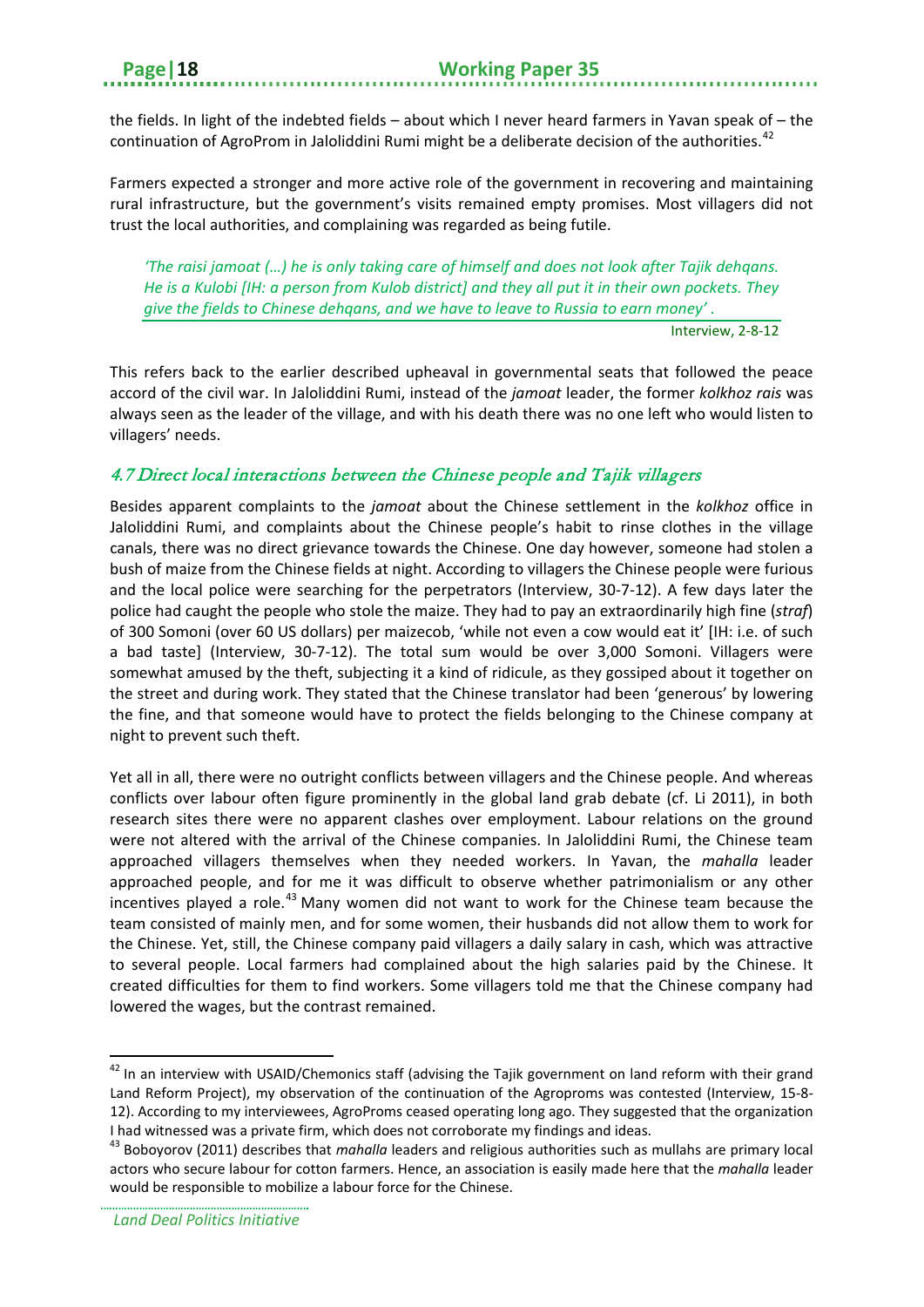When I asked farmers if they benefited or learned from the Chinese farming practices, they often told me that they did not understand how the Chinese team worked and that local farmers did not have access to the Chinese techniques. On the other hand, some people showed respect for their work ethos and their achievements. Chinese labourers work under harsh conditions, regardless of the weather or dust or dirt.

Among Tajiks there are fears that a 'Chinese take over' is taking place. During a visit to a local NGO, one of the staff members said in an ironic way: 'in 50 years, Khatlon will be Chinese' (Interview, 2-8- 12). This relates to and is part and parcel of the discourse among Tajik people about the Chinese people living and working in their country – meaning the Chinese presence in general, i.e. also outside of the rural area (see also Olimova 2009). The local perceptions I observed intersect with this general discourse; Chinese behaviour is surrounded with secrecy and mystery, people do not understand how they work and they cannot communicate with them. Repeatedly villagers made jokes about the Chinese people who were overseeing them during their work for the Chinese company, and they regularly expressed their amazement of Chinese habits. Chinese people eat pork meat, dogs and donkeys, and imported Chinese foods would make Tajik people ill. Goods of high quality brands 'made in China' are distrusted, and villagers made jokes about Chinese light bulbs that burst as soon as they are turned on.

#### <span id="page-22-0"></span>**5 Conclusion: global interactions and rural-state relations**

*'The articulations that result are not inevitable or predetermined; neither the local nor the global is totally subsumed by the other. But once the articulations are made, they affect all of the interconnected elements' .*

Winslow 2007, 73

The objective of this paper was to illustrate the encounters and interactions that take place when the 'global' unfolds on the ground and meets the 'local', or better said: the foreign and the local. I have sought to show that rural responses to Chinese land deals in Tajikistan can best be explained by the socio-political and socio-economic environment in which the land deals are taking place.

Although villagers' grievances were sometimes made in the framework of the Chinese presence, they were in fact triggered by and focused their discontent on their everyday life, which existed already before the arrival of the Chinese company in 2012. The present Chinese land investments neither necessitated a dispossession of farmers from their land, nor have the land deals triggered further inequalities in people's access to land. In actuality the authorities, and the current uncertain policy and institutional structures hinder many rural dwellers to possess anything meaningful at all, and deprives them of their ability to start a farm. Agrarian reforms hitherto have not lead private farming to prosper, since the institutions required, are simply absent or inadequate.

Thus, the narrative of the Chinese investors and the responses of villagers towards them, actually displays the struggle of the Tajik farmer in the process of agrarian reform. The cases have highlighted that the current transitional context enables Chinese investors to obtain agricultural land, more important relatively good land, and this triggers particular perceptions of local farmers and villagers. It affects the way in which and to what extent, people consequently respond.

The strong ties between national and local *biznesmen*, landed classes of former *kolkhoz* directors and the state apparatus, and the blurred boundaries between them, create considerable power differentials. Farmers continuously have to cultivate relationships with local and district officials in order to continue farming, and without connections to people in powerful positions, farming seems a daily struggle. There is a high degree of uncertainty of formal legislation, which stresses the importance of loyalty and severely limits the ability to hold decision makers accountable.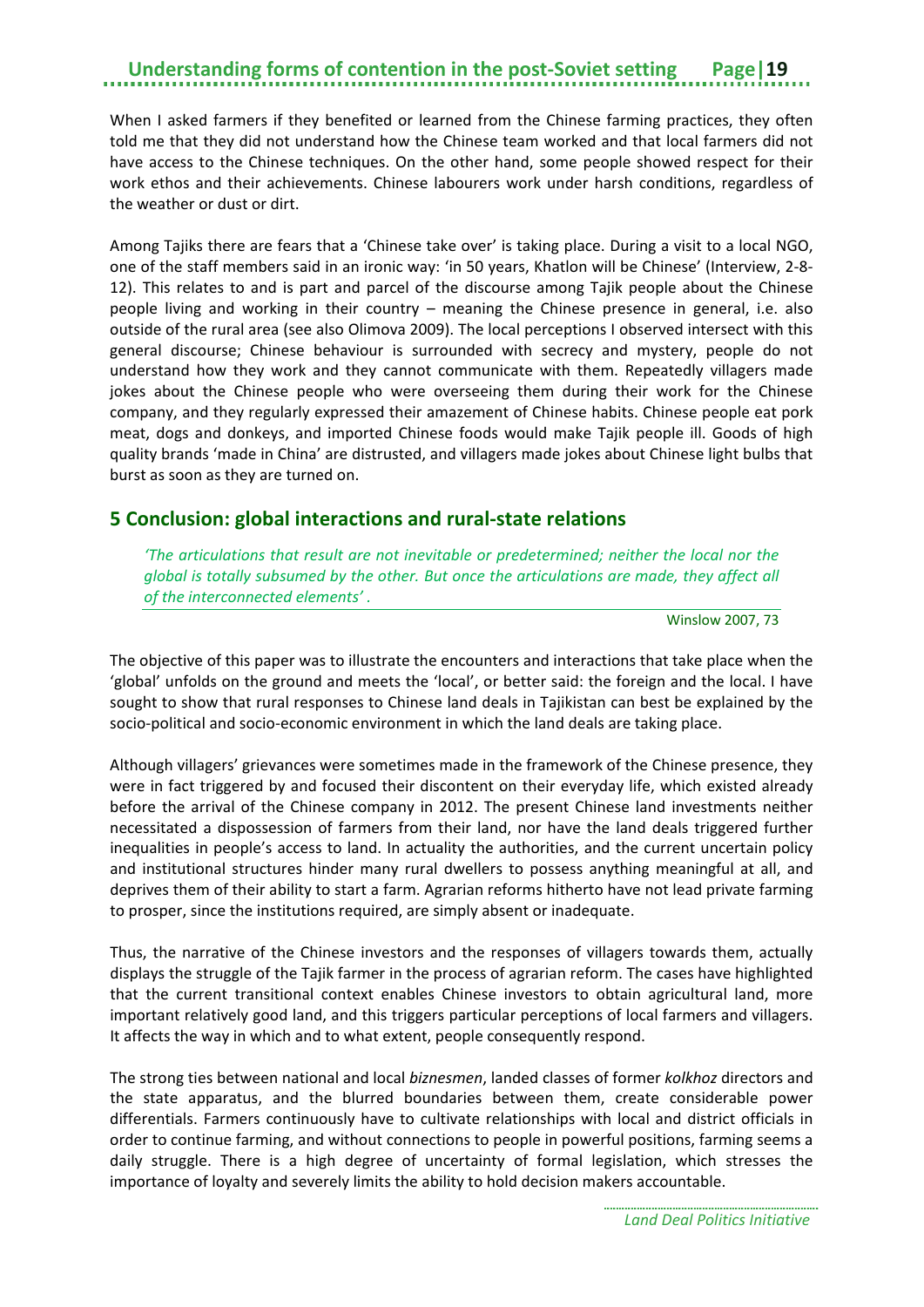Villagers' daily concerns were focused on the longer established structures rather than on the recent arrival of the Chinese people; frustrations and dissatisfaction with the conditions within which people ought to live and work. In both research sites, large inequalities in land already existed prior to the Chinese arrival. It was in particular in Yavan district where the accumulation of land by domestic *biznesmen* triggered anxiety.

In Jaloliddini Rumi, the issue of debts was the chief constraint for farmers and forms a daily source of frustration for individual farmers. The high debts hamper rural dwellers' ability to start a farm, and severely hinder existing farmers' ability to make profits or expand their farm enterprise. Additional issues of anxiety are the lack of meaningful state support and ability to obtain credits; the deteriorated or even absent rural infrastructure; and not the least the tight state control makes that there is only little room for innovation and modernisation in case farmers are able to do so.

Yet the way in which frictions were expressed were nuanced, at least, in Yavan. Particularly young men, those who were expected to become farmers, opt for an 'exit strategy' and migrate, rather than giving voice to their problems and avoid conflict by leaving. People fear re-emerging regional conflicts and the pressure to remain loyal to state officials is high. The state political realm remains at distance from villagers, and with the cessation of the *sovkhoz and kolkhoz*, rural dwellers do not see anyone able to represent them to voice concerns. Without the backing of powerful people or outsiders, one may understand that villagers are cautious in expressing their discontent.

Hence, the particularity of the Tajik context in which the Chinese land investments take place, take on specific interactions that signified local power differentials and relations to the means of production, specifically land. Encounters triggered expressions that taught me, and hopefully the reader too, about the more pressing issues currently characterizing farmers' everyday lives.

#### <span id="page-23-0"></span>**References**

- 1. Allina-Pisano, J. 2008. The post-Soviet Potemkin village. Politics and property rights in the Black Earth. Cambridge: Cambridge University Press.
- 2. Asadov, S. 2013. Food Security and the agricultural cooperation agenda in Central Asia with a focus on Tajikistan. Dushanbe: University of Central Asia: Graduate School of Development, Institute of Public Policy and Administration. *Working Paper No. 16.*
- 3. Asia Plus. 2013. China reportedly obtains disputable territory more than it was provided for by the agreement. *Asia Plus* 16 April 2013.
- 4. Asian Development Bank (ADB) 2012. Asian Development Outlook 2012: Confronting Rising Inequality in Asia. Manilla: Asian Development Bank. Available from

<http://www.adb.org/sites/default/files/pub/2012/ado2012.pdf> [Retrieved on 6 October 2012].

- 5. Atta, van D. 2009. "White Gold" or Fool's Gold? The political economy of cotton in Tajikistan. *Problems of Post-Communism* 56(2), 17–35.
- 6. Atta, van D. 2008. King cotton freezes Tajikistan. *Central Asia Caucasus Analyst* March 2008, 3-5.
- 7. Bakozoda, K., R. Nabiev and J. Haydarov. 2011. *Survey Report Assessment of legal issues of farmers in Tajikistan and knowledge of their rights*. Dushanbe: Zerkalo, conducted for Swiss Association on International cooperation "Helvetas".
- 8. Bernstein. H. 2010. *Class dynamics of agrarian change*. Halifax: Fernwood: MA Kumarian.
- 9. Bertelsmann Stiftung (BTI) 2012. Tajikistan Country Report. Gütersloh: Bertelsmann Stiftung, 2012. Available at

[http://www.bti-p](http://www.bti-/)roject.de/fileadmin/Inhalte/reports/2012/pdf/BTI%202012%20Tajikistan.pdf.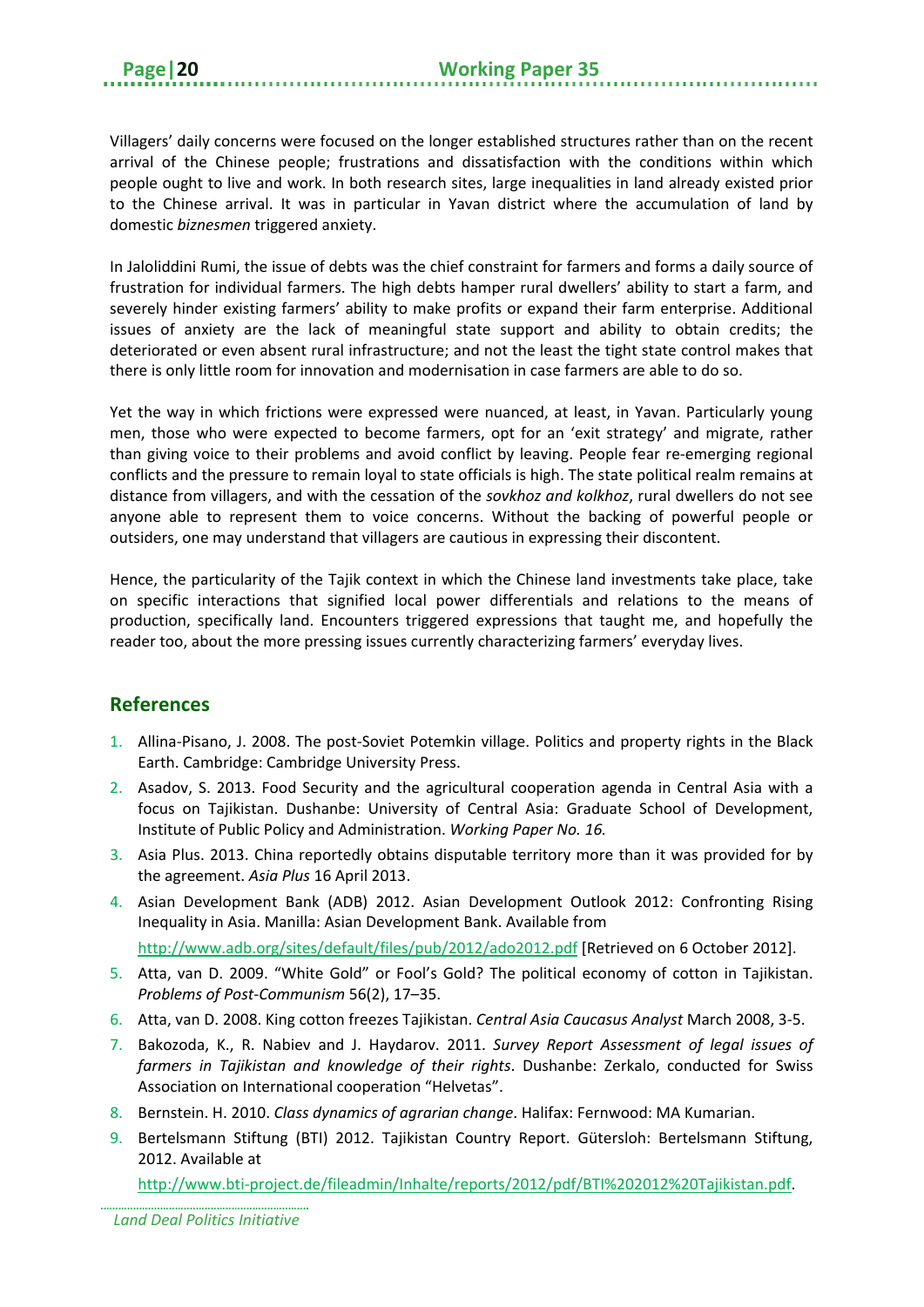- 10. Boboyorov, H. 2012. Personal networks of agricultural knowledge in the cotton-growing communities of Southern Tajikistan. *Demokratizatsiya*, 20(4), 409-435.
- 11. Boboyorov, H. 2011. Kinship and Islam: The Role of Collective Identities in Shaping Institutional Order of Patronage in Southern Tajikistan. Ph.D. Dissertation Rheinische Friedrich-Wilhelms Universität. Bonn: Zenter for Entwicklungsforschung (ZEF).
- 12. Borras, S. Jr. and J.C. Franco. 2012. Global land grabbing and trajectories of agrarian change. *Journal of Agrarian Change* 12(1), 34-59.
- 13. Borras, S. Jr., Franco, J.C., Kay, C. and M. Spoor. 2011. Land grabbing in Latin America and the Caribbean viewed from broader international perspectives. Paper prepared for and presented at Mercado de la tierra en América Latina y el Caribe', 14-15 November, FAO Regional Office, Santiago, Chile.
- 14. Burnod, P., Gingembre, M. and R. Andrianirina Ratsialonana. 2013. Competition over Authority and Access: International Land Deals in Madagascar. *Development and Change* 44, 357–379.
- 15. Central Asia Economy Newswire. 2012. More Chinese invited to farm Tajik land. *Central Asia Economy Newswire* 17 January 2012. Available from

<http://www.universalnewswires.com/centralasia/economy/viewstory.aspx?id=11173> [Retrieved on 12 April 2012].

- 16. Chemonics International Inc. 2008. Final report USAID land reform and market development project. September 2008. Available from http://pdf.usaid.gov/pdf docs/PDACO326.pdf [Retrieved on 20 November 2012].
- 17. Conolly, V. 1967. *Beyond the Urals: economic developments in Soviet Asia*. Oxford: Oxford University Press.
- 18. Cotula, L. 2012. The international political economy of the global land rush: A critical appraisal of trends, scale, geography and drivers. *Journal of Peasant Studies*, 39(3-4), 649-680.
- 19. Cotula, L., Vermeulen, S., Leonard, R. and J. Keeley. 2009. *Land grab or development opportunity? Agricultural investment and international land deals in Africa*. Rome: IIED, FAO, IFAD. Cctv.com. 2012. SCO agricultural project benefits Tajikistan farmers. *Cctv.com*, broadcasted June/July 2012 from [http://newscontent.cctv.com/news.jsp?fileId=143658.](http://newscontent.cctv.com/news.jsp?fileId=143658)
- 20. Demytrie, R. 2010. Kazakhs protest against China farmland lease. *BBC News* January 30th 2010.
- 21. Eichholz, M. Assche, van K. Oberkircher, L. and A.-K. Hornidge. 2012. Trading capitals? Bourdieu, land and water in rural Uzbekistan. *Journal of Environmental Planning and Management*, 1-25.
- 22. Evers, H.-D. 2001. Macht und Einfluß in der Entwicklungspolitik. Neue Ansätze zur Theorie Strategischer Gruppen. In: R.E. Thiel (ed.) *Neue Ansätze zur Entwicklungstheorie*. Deutsche Stiftung für Internationale Entwicklung (DSE). Informationszentrum Entwicklungspolitik (IZEP). Bonn: DSE/IZEP 2. Pages 164-172.
- 23. Freizer, S. 2004. Tajikistan local-self governance: a potential bridge between government and civil society? In: L. de Martino (ed.). *Tajikistan at a crossroad: The politics of decentralization.*  Geneva: CIMERA. Pages 17-25.
- 24. Giese, E. 1970. Hoflandwirtschaften in den Kolchosen und Sovkhosen Sowjet-Mittelasiens. *Geographische Zeitschrift* 58(3), 175-197.
- 25. Government of Tajikistan. 2007. *The cotton sector of Tajikistan. New opportunities for the international cotton trade.* Available at

[http://siteresources.worldbank.org/INTTAJIKISTAN/Resources/MB\\_300407\\_E.pdf.](http://siteresources.worldbank.org/INTTAJIKISTAN/Resources/MB_300407_E.pdf)

- 26. Grain. 2008. Seized! The 2008 land grab for food and financial security. *Grain Briefing*, October 2008. Barcelona: GRAIN.
- 27. Harvey, D. 2003. *The new imperialism*. Oxford: Oxford University Press.

*Land Deal Politics Initiative*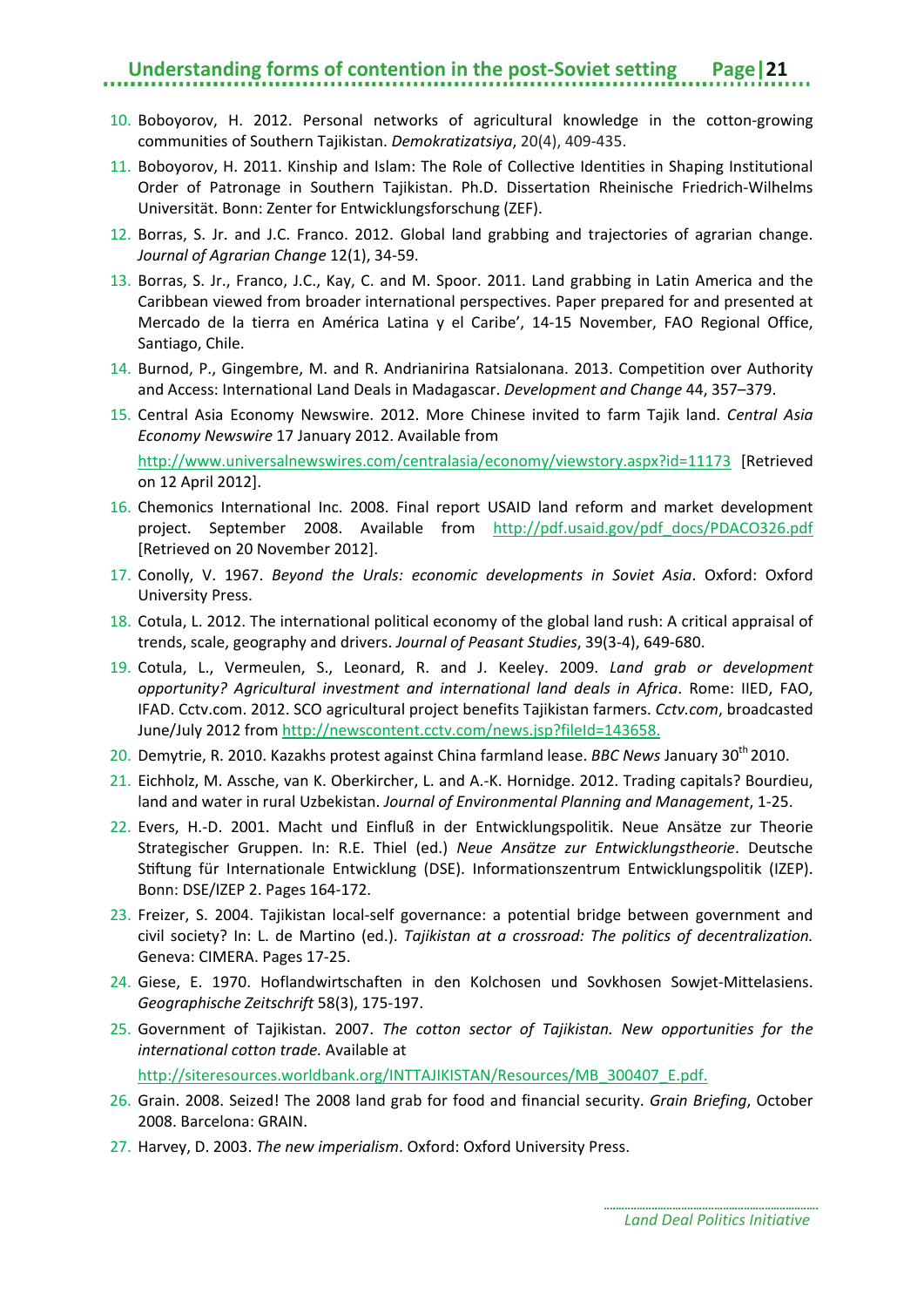- 28. Herbers, H. 2006. *Landreform und Existenzsicherung in Tadschikistan: Die Handlungsmacht der Akteure im Kontext der postsowjetischen Transformation*. Erlangen: Palm & Enke Verlag (Erlanger Geographische Arbeiten, Sonderband 33).
- 29. Hofman, I. and P. Ho. 2012. China's 'Developmental Outsourcing': A critical examination of Chinese global 'land grabs' discourse. *Journal of Peasant Studies* 39(1), 1-48.
- 30. Ilkhamov, A. 2007. Neopatrimonialism, interest groups and patronage networks: the impasses of the governance system in Uzbekistan. *Central Asian Survey* 26(1): 65-84.
- 31. International Crisis Group. (ICG) 2013. *China's Central Asia problem*. Asia Report nr. 244. Brussels: International Crisis Group.
- 32. Jonson, L. 2006. *Tajikistan in the new Central Asia.* London/New York: I.B. Tauris Publishers, 256 pages.
- 33. Kassymbekova, B. 2011. Humans as territory: forced resettlement and the making of Soviet Tajikistan, 1920-38. *Central Asian Survey* 30(3-4), 349-370.
- 34. Kenney-Lazar, M. 2012. Plantation rubber, land grabbing and social-property transformation in southern Laos. *The Journal of Peasant Studies*, 39(3-4), 1017-1037.
- 35. Laruelle, M. and S. Peyrouse. 2012. *The Chinese question in Central Asia: Domestic order, social change and the Chinese factor*. New York: Columbia University Press.
- 36. Lerman, Z. 2008. Farm debt in Transition: The problem and possible solutions. *FAO Policy Studies on Rural Transition* No. 2008-2, UN Food and Agriculture Organisation: Regional Office for Europe and Central Asia.
- 37. Lerman, Z., Csaki, C. and G. Feder 2004. *Agriculture in transition. Land policies and evolving farm structures in post-Soviet Countries*. Lanham, MD: Lexington Books.
- 38. Lerman, Z. and D.J. Sedik. 2008. Sources of agricultural productivity growth in Central Asia. Selected paper prepared for presentation at the Agricultural &Applied Economics Association 2009 Joint Annual Meeting, Milwaukee, Wisconsin, July 26-29, 2009. Available at [http://ageconsearch.umn.edu/bitstream/49312/2/lerman\\_610642.pdf.](http://ageconsearch.umn.edu/bitstream/49312/2/lerman_610642.pdf)
- 39. Lerman, Z. and B. Wolfgramm. 2011. Land use policies and practices for reducing vulnerability in rural Tajikistan. The Hebrew University of Jerusalem The Center for Agricultural Economic Research, *Discussion Paper No. 9.11.*
- 40. Levien, M. 2013. Regimes of dispossession: From steel towns to special economic zones. *Development and Change*, 44(2), 381–407.
- 41. Long, N. 2004. Actors, interfaces and development intervention: meanings, purposes and powers. In: T. Kontinen (ed.) *Development intervention. Actor and activity perspectives*. Helsinki: University of Helsinki.
- 42. Mamonova, N. 2012. Challenging the dominant assumptions about peasants' responses to land grabbing: a study of diverse political reactions from below on the example of Ukraine. Paper presented at the International Conference on Global land grabbing October 17-19 2012, Ithaca Cornell University.
- 43. Mandler, A. 2013. Knowledge and governance arrangements in agricultural production: negotiating access to arable land in Zarafshan Valley, Tajikistan. ZEF (Bonn) *Working Paper Series* No.97.
- 44. O'Brien, D.J., Wegren, S.K. and V.V. Patsiorkovski. 2004. Contemporary rural responses to reform from above. *The Russian Review* 63, 256-276.
- 45. Olimova, S. 2009. The multifaceted Chinese presence in Tajikistan. The China and Eurasia Forum Quarterly 7(1), 61-78.
- 46. Peluso, N.L. and C. Lund. 2011. New frontiers of land control: Introduction. *Journal of Peasant Studies* 38(4), 667-681.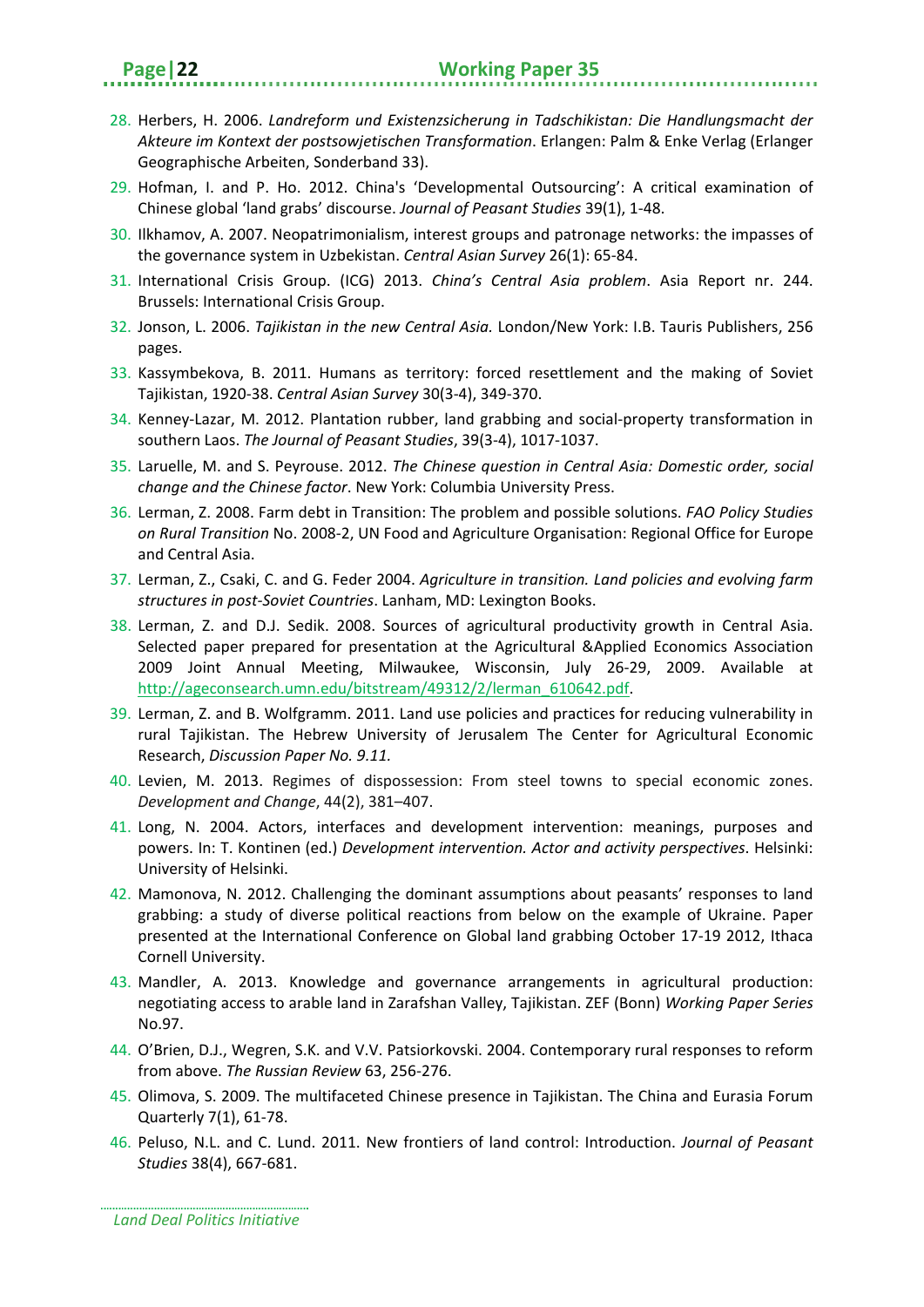- 47. Petrick, M., Wandel, J. and K. Karsten. 2013. Rediscovering the virgin lands: agricultural investment and rural livelihoods in a Eurasian frontier area. *World Development* 43, 164-179.
- 48. Peyrouse, S. 2011.Tajikistan's new trade. Cross-border commerce and the China-Afghanistan link. *Ponars Eurasia Policy memo* No. 169, 1-6.
- 49. Porteous, O. 2003. *Land reform in Tajikistan. From the capital to the cotton fields*. Dushanbe: Action Against Hunger.
- 50. Robinson, S., Higginbotham, I., Guenther, T. and A. Germain. 2008. Land reform in Tajikistan: consequences for tenure security, agricultural productivity and land management practices. In: R. Behnke (ed.) *The socio-economic causes and consequences of desertification in Central Asia*. Dordrecht (NL): Springer. pp. 171-203.
- 51. Rowe, W.C. 2010. Agrarian adaptations in Tajikistan: land reform, water and law. *Central Asian Survey* 29(2), 189-204.
- 52. Rowe, W.C. 2009. "Kitchen Gardens" in Tajikistan: The economic and cultural importance of small-scale private property in a post-Soviet society. *Human Ecology* 37(6), 691-703.
- 53. Roy, O. 2000. The new Central Asia. The creation of nations. London/New York: I.B. Tauris Publishers.
- 54. Sehring, J. 2006. The Politics of Irrigation Reform in Tajikistan. Zentrum für international Entwicklungs- und Umweltforschung (ZEU) (Gießen), *Discussion Paper* No. 29.
- 55. Small, L.-A. 2007. East meets west: Utilising Western literature to conceptualise post-Soviet agrarian change. *Journal of Peasant Studies* 34(1), 29-50.
- 56. Spoor, M. 2013. Multidimentional social exclusion and the 'rural-urban divide' in Eastern Europe and Central Asia. *Sociologia Ruralis,* 53(2), 139-157.
- 57. Spoor, M. 2012. Agrarian reform and transition: what can we learn from 'the east'? *Journal of Peasant Studies* 39(1), 175-194.
- 58. Spoor, M. 2004. Agricultural restructuring and trends in rural inequalities in Central Asia. United Nations Research Institute for Social Development, *Civil society and social movements programme paper* Nr. 13.
- 59. Spoor, M. and O. Visser. 2001. The state of agrarian reform in the former Soviet Union. *Europe-Asia Studies* 53(6), 885-901.
- 60. Swinnen, J.F.M. and S. Rozelle. 2006. *From Marx and Mao to the market: the economics and politics of agricultural transition*. Oxford: Oxford University Press.
- 61. TajStat. 2012. Food security and poverty No1 2012. Dushanbe: Statistical Agency under the President of the Republic of Tajikistan.
- 62. TajStat 2011. Tajikistan in figures 2011. Dushanbe: Statistical Agency under the President of the Republic of Tajikistan.
- 63. TajStat. 2010. Tajikistan in figures 2010. Dushanbe: Statistical Agency under the President of the Republic of Tajikistan.
- 64. Trevisani, T. 2008. The reshaping of inequality in Uzbekistan: reforms, land and rural incomes. In: M. Spoor (ed.) *The political economy of rural livelihoods in transition economies: Land, peasants and rural poverty in transition*. New York: Routledge. pages 123-137.
- 65. Tsing, A. L. 2005. Friction: *An ethnography of global connection*. Princeton: Princeton University Press.
- 66. Tsing, A.L. 2000. The global situation. *Cultural Anthropology* 15(3), 327-360.
- 67. Tunçer-Kilavuz, I. 2009. Political and social networks in Tajikistan and Uzbekistan: 'clan', region and beyond. *Central Asian Survey* 28(3), 323-334.
- 68. Verdery, K. 2003. *The vanishing hectare: property and value in postsocialist Transylvania*. Ithaca (N.Y.): Cornell University Press. 421 pages.

*Land Deal Politics Initiative*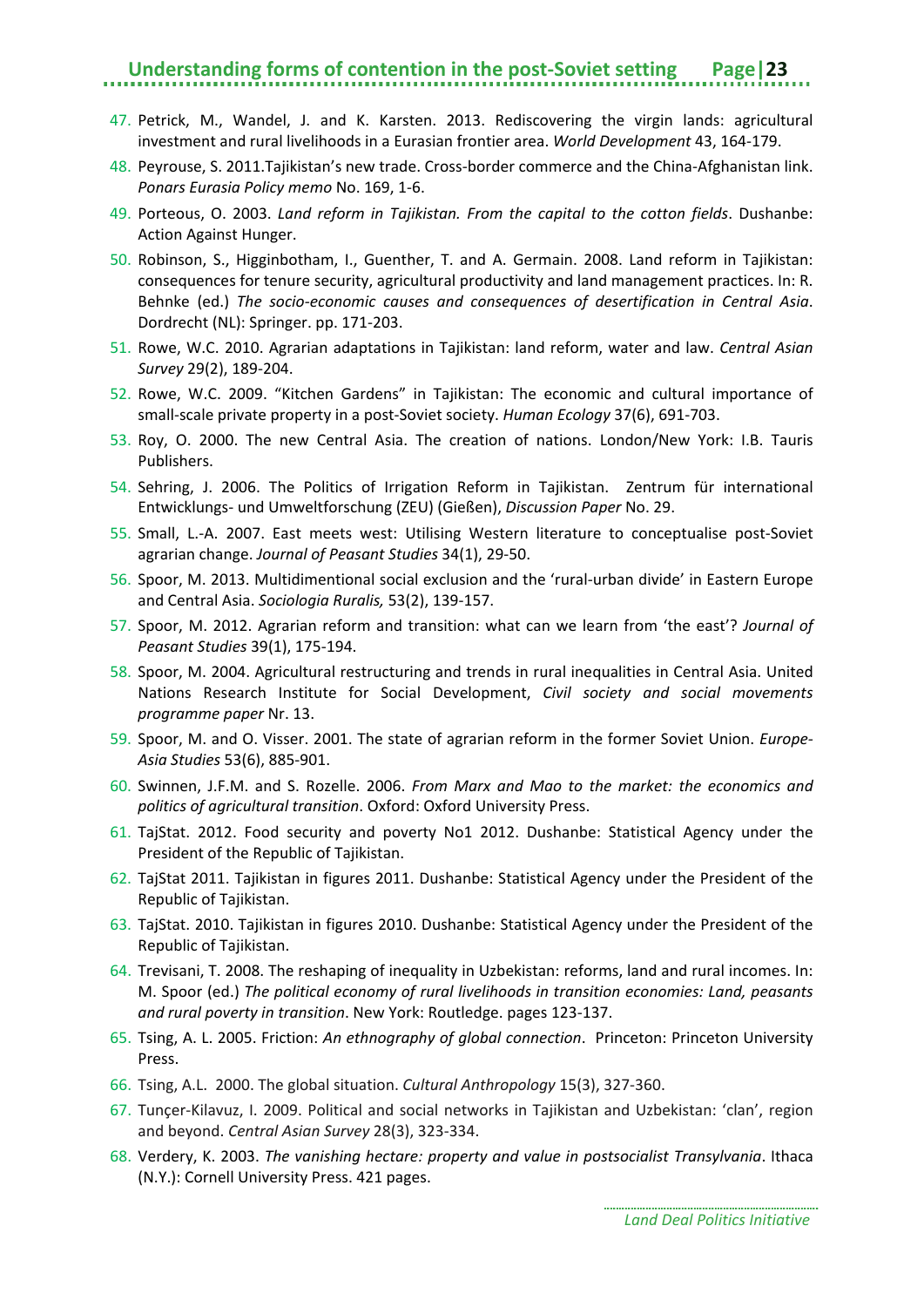- 69. Visser, O. 2010. Insecure land rights, obstacles to family farming and the weakness of protest in rural Russia. *Laboratorium* 2(3), 275-295.
- 70. Visser, O. 2009. Household plots and the symbiosis with the large farm enterprises. In: M. Spoor (ed.). *Land, peasants and rural poverty in transition. The political economy of rural livelihoods in transition economies*. London/New York: Routledge.
- 71. Visser, O. and M. Spoor. 2011. Land grabbing in post-Soviet Eurasia: the world's largest agricultural land reserves at stake*. Journal of Peasant Studies* 38(2): 299-324.
- 72. Wall, C.R.L. 2007. Peasant resistance in Khorezm? The difficulties of classifying noncompliance in rural Uzbekistan. In: P. Sartori and T. Trevisani (eds.) *Patterns of transformation in and around Uzbekistan*. Reggio Emilia (Italy): Edizioni Diabasis.
- 73. Wegren, S.K. 2005. *The moral economy reconsidered. Russia's search for agrarian capitalism*. New York: Palgrave Macmillan.
- 74. White, B., Borras, S. Jr, Hall, R., Scoones, I. and W. Wolford. 2012. The new enclosures: critical perspectives on corporate land deals. *Journal of Peasant Studies* 39(3-4), 619-647.
- 75. Winslow, D. 2007. Is culture to economy as local is to global? Travels with anthropology's renewed ethnography. *Reviews in Anthropology* 36, 59–84.
- 76. Wolford, W. Borras, S. Jr., Hall, R., I. Scoones and B. White. 2013. Governing global land deals: the role of the state in the rush for land. *Development and Change* 44(2), 189-210.

*Land Deal Politics Initiative*